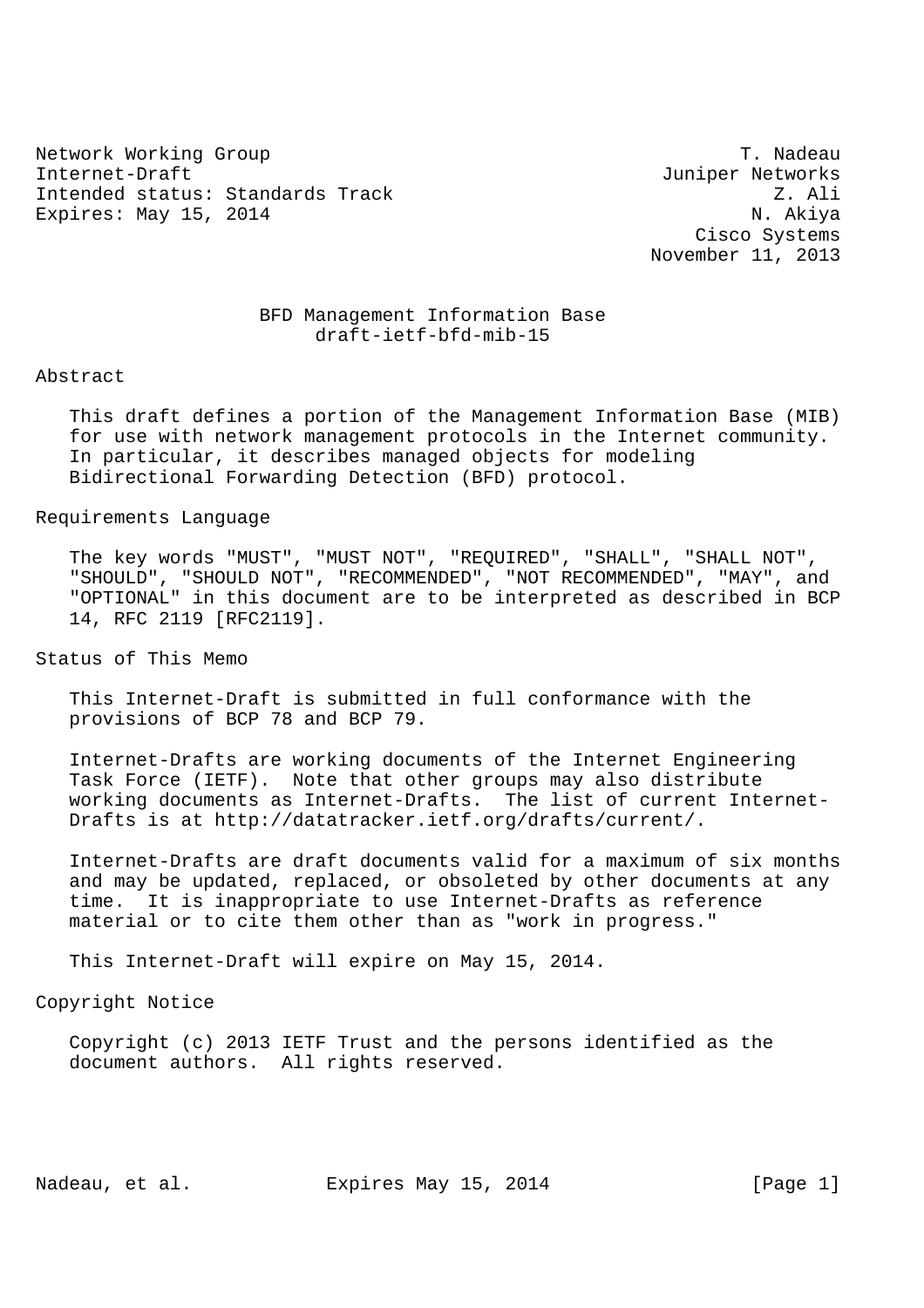This document is subject to BCP 78 and the IETF Trust's Legal Provisions Relating to IETF Documents (http://trustee.ietf.org/license-info) in effect on the date of publication of this document. Please review these documents carefully, as they describe your rights and restrictions with respect to this document. Code Components extracted from this document must include Simplified BSD License text as described in Section 4.e of the Trust Legal Provisions and are provided without warranty as described in the Simplified BSD License.

Table of Contents

| The Internet-Standard Management Framework            |                |
|-------------------------------------------------------|----------------|
| 2.1                                                   | 2              |
| $\mathbf{3}$ .                                        | 3              |
| 4. Brief Description of MIB Objects                   | 3              |
| 4, 1,                                                 | 3              |
| 4.2. Session Table (bfdSessionTable)                  | 3              |
| 4.3. Session Performance Table (bfdSessionPerfTable)  | 3              |
| 4.4. BFD Session Discriminator Mapping Table          |                |
| (bfdSessDiscMapTable)                                 | 3              |
| 4.5. BFD Session IP Mapping Table (bfdSessIpMapTable) | 3              |
| BFD MIB Module Definitions<br>5.                      | $\overline{4}$ |
| б.                                                    | 34             |
| $7_{\odot}$                                           | 36             |
| 8 <sub>1</sub>                                        | 36             |
| 8.1. Normative References                             | 36             |
| 8.2. Informative References                           | 37             |
|                                                       | 37             |
|                                                       |                |

### 1. The Internet-Standard Management Framework

 For a detailed overview of the documents that describe the current Internet-Standard Management Framework, please refer to section 7 of RFC 3410 [RFC3410].

 Managed objects are accessed via a virtual information store, termed the Management Information Base or MIB. MIB objects are generally accessed through the Simple Network Management Protocol (SNMP). Objects in the MIB are defined using the mechanisms defined in the Structure of Management Information (SMI). This memo specifies a MIB module that is compliant to the SMIv2, which is described in STD 58, RFC 2578 [RFC2578], STD 58, RFC 2579 [RFC2579] and STD 58, RFC 2580 [RFC2580].

2. Introduction

Nadeau, et al. Expires May 15, 2014 [Page 2]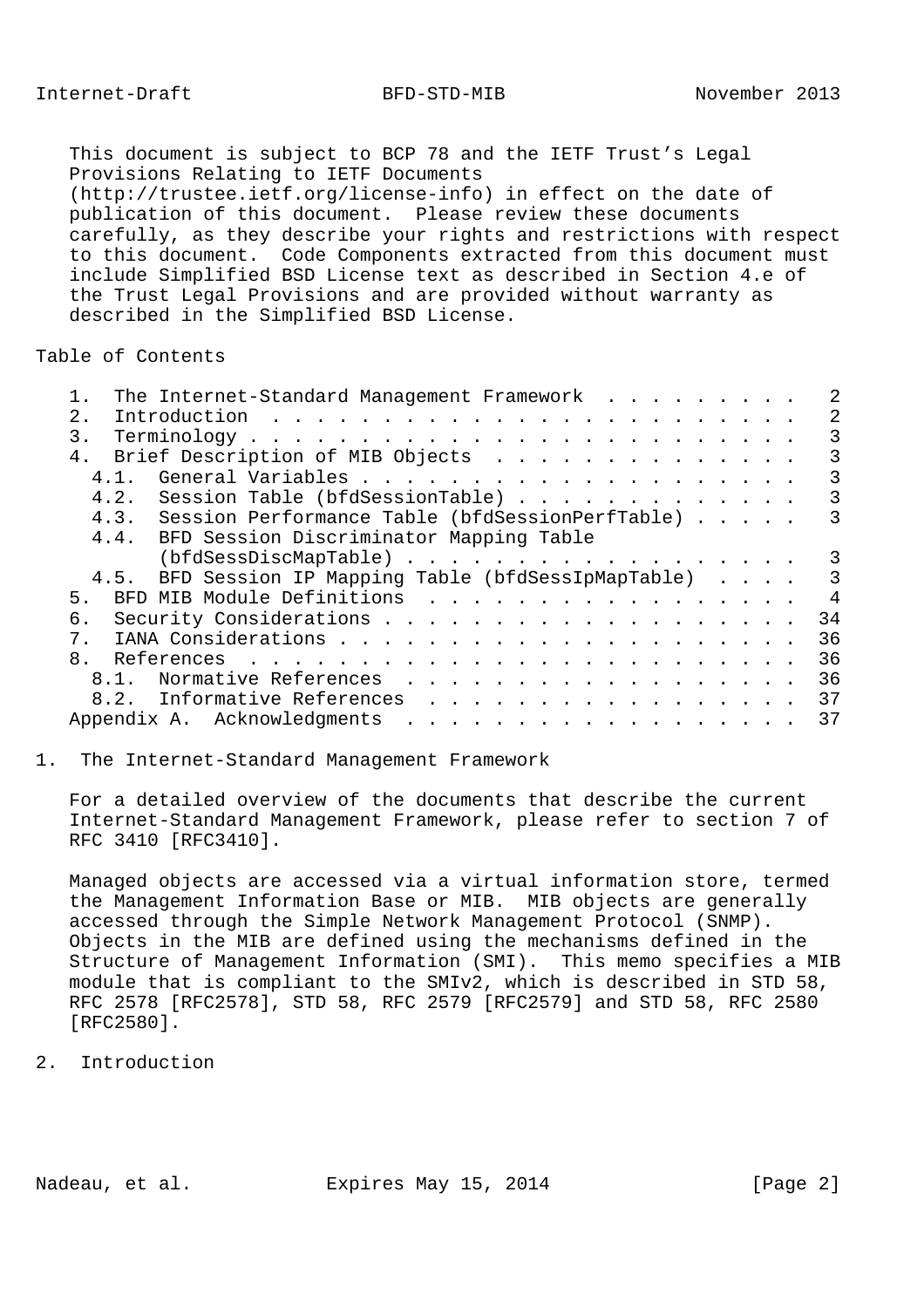This memo defines an portion of the Management Information Base (MIB) for use with network management protocols in the Internet community. In particular, it describes managed objects to configure and/or monitor Bi-Directional Forwarding Detection for [RFC5880], [RFC5881] and [RFC5883], BFD versions 0 and/or 1, on devices supporting this feature.

 Comments should be made directly to the BFD mailing list at rtg bfd@ietf.org.

3. Terminology

 This document adopts the definitions, acronyms and mechanisms described in [RFC5880], [RFC5881] and [RFC5883]. Unless otherwise stated, the mechanisms described therein will not be re-described here.

4. Brief Description of MIB Objects

 This section describes objects pertaining to BFD. The MIB objects are derived from [RFC5880], [RFC5881] and [RFC5883], and also include textual conventions defined in [I-D.ietf-bfd-tc-mib].

4.1. General Variables

 The General Variables are used to identify parameters that are global to the BFD process.

4.2. Session Table (bfdSessionTable)

 The session table is used to identify a BFD session between a pair of nodes.

4.3. Session Performance Table (bfdSessionPerfTable)

 The session performance table is used for collecting BFD performance counters on a per session basis. This table is an AUGMENT to the bfdSessionTable.

4.4. BFD Session Discriminator Mapping Table (bfdSessDiscMapTable)

 The BFD Session Discriminator Mapping Table maps a local discriminator value to associated BFD session's BfdSessIndexTC used in the bfdSessionTable.

4.5. BFD Session IP Mapping Table (bfdSessIpMapTable)

Nadeau, et al. Expires May 15, 2014 [Page 3]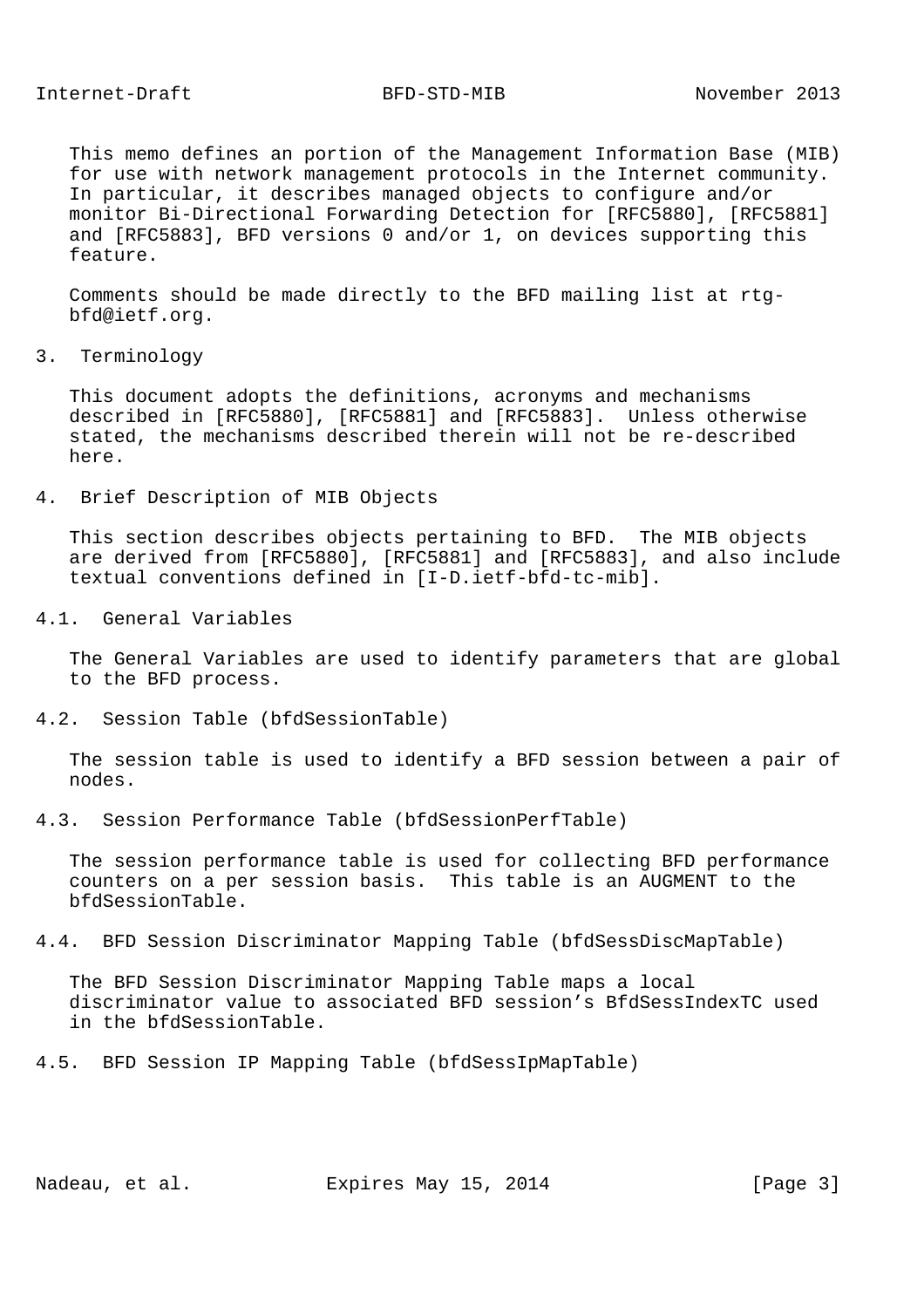The BFD Session IP Mapping Table maps, given bfdSessInterface, bfdSessSrcAddrType, bfdSessSrcAddr, bfdSessDstAddrType, and bfdSessDstAddr, to an associated BFD session's BfdSessIndexTC used in the bfdSessionTable. This table SHOULD contains those BFD sessions that are of IP type.

5. BFD MIB Module Definitions

 This MIB module makes references to the following documents. [RFC2579], [RFC2580], [RFC2863], [RFC4001], and [RFC3413].

BFD-STD-MIB DEFINITIONS ::= BEGIN

IMPORTS

 MODULE-IDENTITY, OBJECT-TYPE, NOTIFICATION-TYPE, mib-2, Integer32, Unsigned32, Counter32, Counter64 FROM SNMPv2-SMI

- TruthValue, RowStatus, StorageType, TimeStamp FROM SNMPv2-TC
- MODULE-COMPLIANCE, OBJECT-GROUP, NOTIFICATION-GROUP FROM SNMPv2-CONF
- InterfaceIndexOrZero FROM IF-MIB
- InetAddress, InetAddressType, InetPortNumber FROM INET-ADDRESS-MIB

 BfdSessIndexTC, BfdIntervalTC, BfdMultiplierTC, BfdDiagTC, BfdSessTypeTC, BfdSessOperModeTC, BfdCtrlDestPortNumberTC, BfdCtrlSourcePortNumberTC, BfdSessStateTC, BfdSessAuthenticationTypeTC, BfdSessionAuthenticationKeyTC FROM BFD-TC-STD-MIB;

bfdMIB MODULE-IDENTITY

 LAST-UPDATED "201311111200Z" -- 11 Nov. 2013 12:00:00 EST ORGANIZATION "IETF Bidirectional Forwarding Detection Working Group"

CONTACT-INFO

 "Thomas D. Nadeau Juniper Networks Email: tnadeau@lucidvision.com

 Zafar Ali Cisco Systems, Inc. Email: zali@cisco.com

Nadeau, et al. Expires May 15, 2014 [Page 4]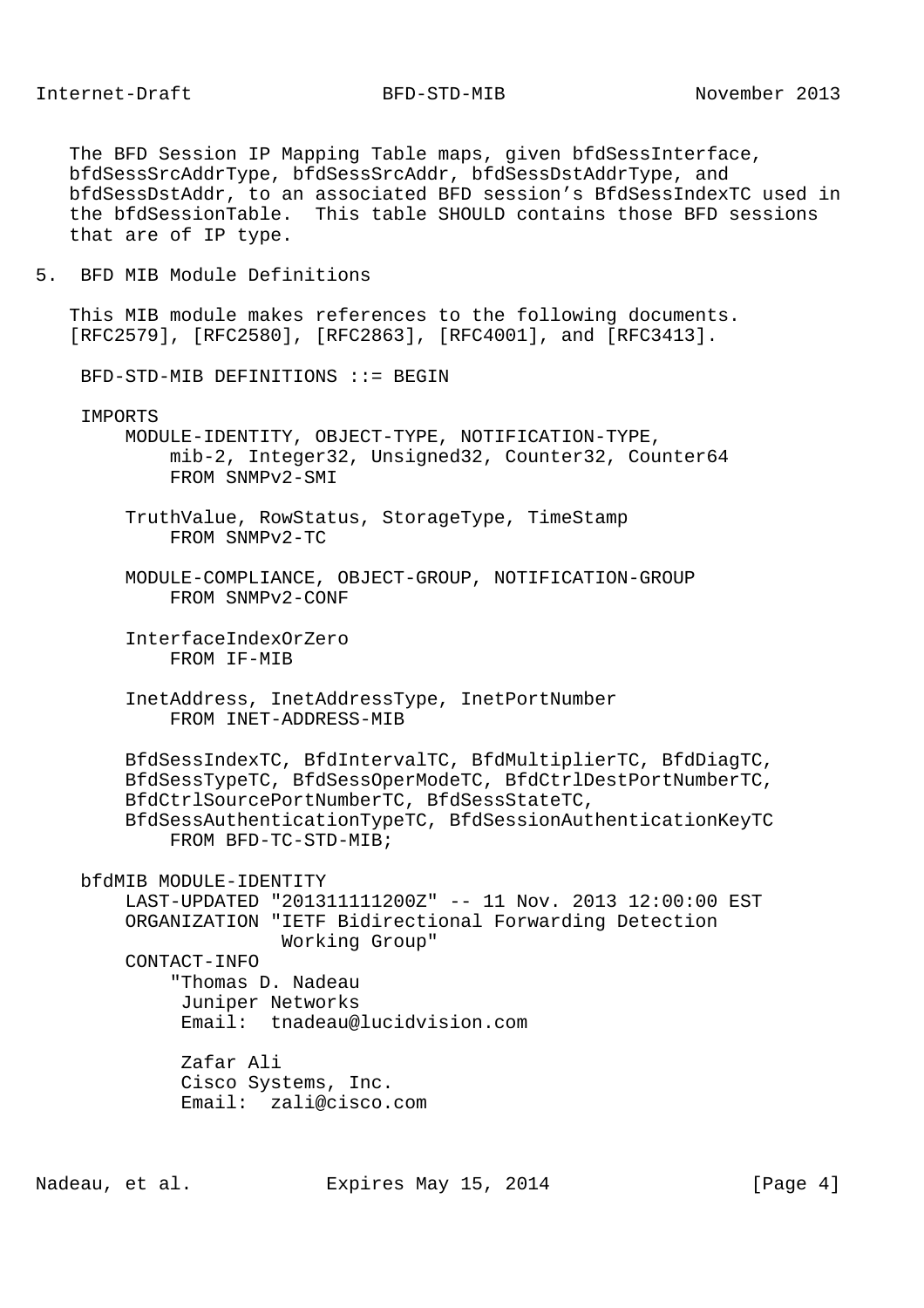Nobo Akiya Cisco Systems, Inc. Email: nobo@cisco.com" DESCRIPTION "Bidirectional Forwarding Management Information Base." REVISION "201311111200Z" -- 11 Nov. 2013 12:00:00 EST DESCRIPTION "Initial version. Published as RFC xxxx." -- RFC Ed.: RFC-editor pls fill in xxxx  $\cdot := \{ \text{min-2 XXX } \}$  -- RFC Ed.: assigned by IANA, see section 7.1 for details -- Top level components of this MIB module. bfdNotifications OBJECT IDENTIFIER ::= { bfdMIB 0 } bfdObjects OBJECT IDENTIFIER ::= { bfdMIB 1 } bfdConformance OBJECT IDENTIFIER ::= { bfdMIB 2 } bfdScalarObjects OBJECT IDENTIFIER ::= { bfdObjects 1 } -- BFD General Variables -- These parameters apply globally to the Systems' -- BFD Process. bfdAdminStatus OBJECT-TYPE SYNTAX INTEGER { enabled(1), disabled(2)  $\}$  } MAX-ACCESS read-write STATUS current DESCRIPTION "The global administrative status of BFD in this device. The value 'enabled' denotes that the BFD Process is active on at least one interface; 'disabled' disables it on all interfaces." DEFVAL { enabled } ::= { bfdScalarObjects 1 } bfdSessNotificationsEnable OBJECT-TYPE SYNTAX TruthValue MAX-ACCESS read-write STATUS current DESCRIPTION "If this object is set to true(1), then it enables

Nadeau, et al. Expires May 15, 2014 [Page 5]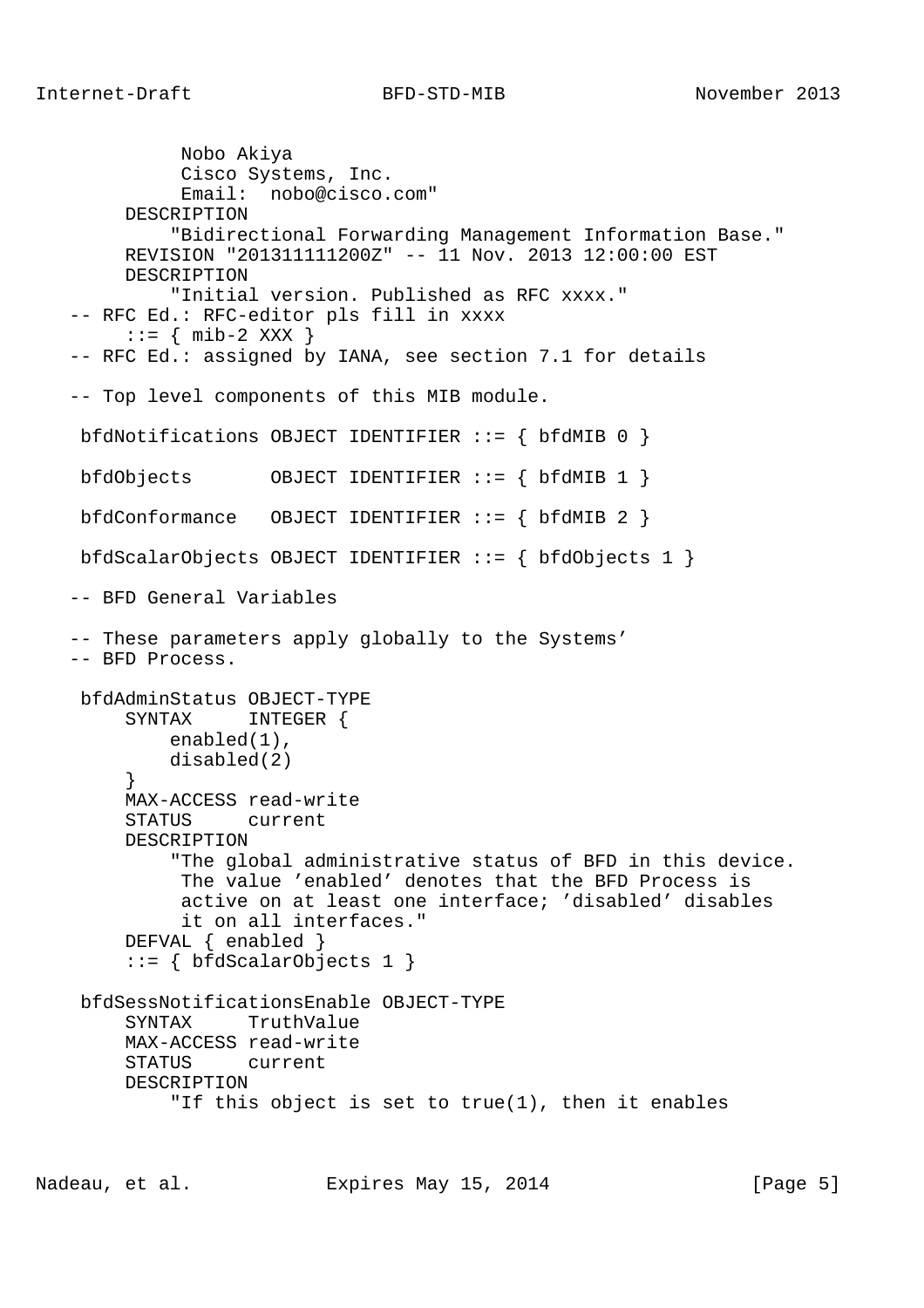Internet-Draft BFD-STD-MIB November 2013

 the emission of bfdSessUp and bfdSessDown notifications; otherwise these notifications are not emitted." REFERENCE "See also RFC3413 for explanation that notifications are under the ultimate control of the MIB modules in this document." DEFVAL { false }  $::=$  { bfdScalarObjects 2 } -- BFD Session Table -- The BFD Session Table specifies BFD session specific -- information. bfdSessTable OBJECT-TYPE SYNTAX SEQUENCE OF BfdSessEntry MAX-ACCESS not-accessible STATUS current DESCRIPTION "The BFD Session Table describes the BFD sessions." REFERENCE "Katz, D. and D. Ward, Bidirectional Forwarding Detection (BFD), RFC 5880, June 2012."  $::=$  { bfdObjects 2 } bfdSessEntry OBJECT-TYPE SYNTAX BfdSessEntry MAX-ACCESS not-accessible STATUS current DESCRIPTION "The BFD Session Entry describes BFD session." INDEX { bfdSessIndex }  $::=$  { bfdSessTable 1 } BfdSessEntry ::= SEQUENCE { bfdSessIndex BfdSessIndexTC, bfdSessVersionNumber Unsigned32, bfdSessType BfdSessTypeTC, bfdSessDiscriminator Unsigned32, bfdSessRemoteDiscr Unsigned32, bfdSessDestinationUdpPort BfdCtrlDestPortNumberTC, bfdSessSourceUdpPort BfdCtrlSourcePortNumberTC, bfdSessEchoSourceUdpPort InetPortNumber, bfdSessAdminStatus INTEGER, bfdSessState BfdSessStateTC, bfdSessRemoteHeardFlag TruthValue, bfdSessDiag BfdDiagTC, bfdSessOperMode BfdSessOperModeTC,

Nadeau, et al. Expires May 15, 2014 [Page 6]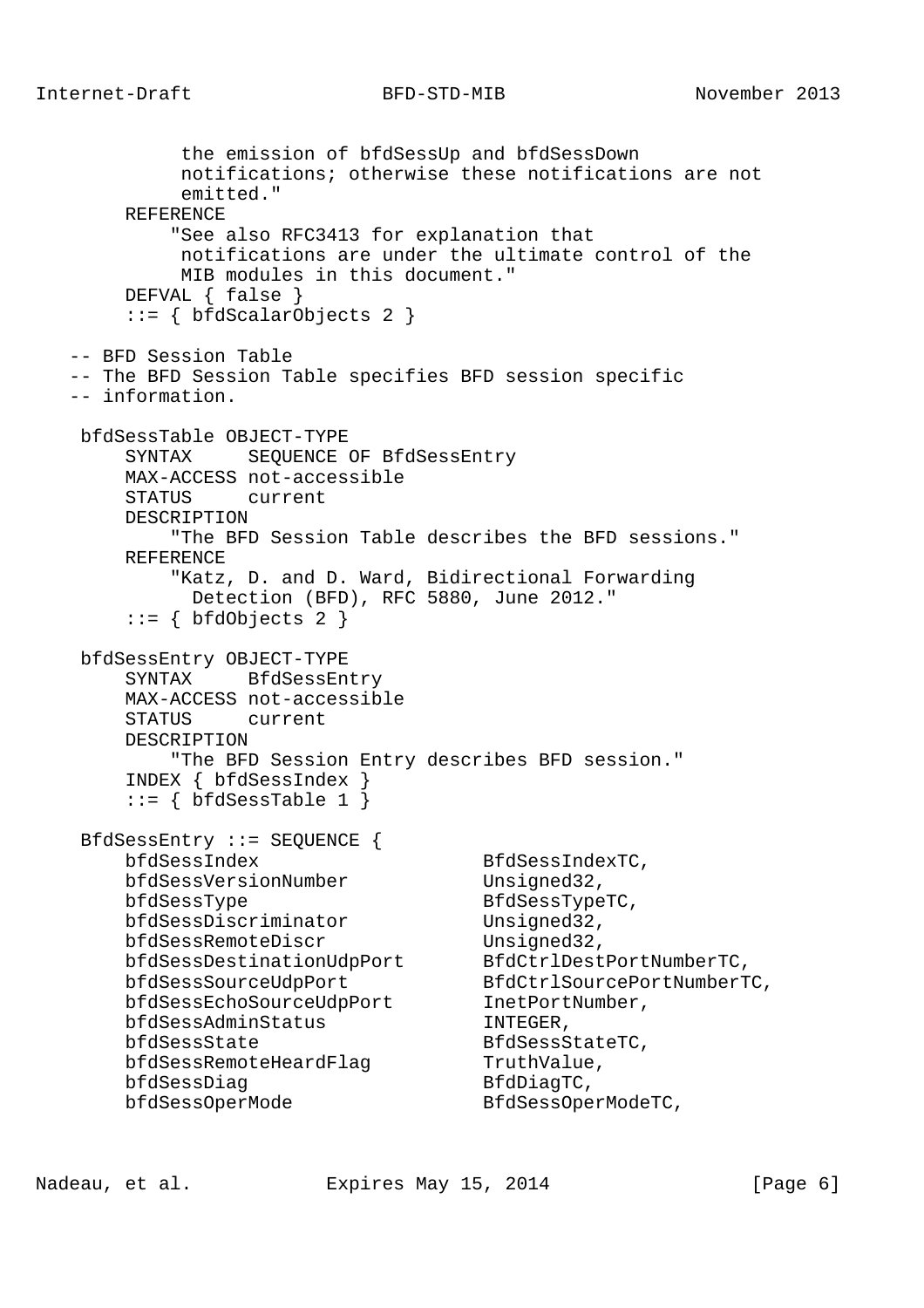}

 bfdSessDemandModeDesiredFlag TruthValue, bfdSessControlPlaneIndepFlag TruthValue, bfdSessMultipointFlag TruthValue, bfdSessInterface InterfaceIndexOrZero, bfdSessSrcAddrType InetAddressType, bfdSessSrcAddr InetAddress, bfdSessDstAddrType InetAddressType, bfdSessDstAddr InetAddress, bfdSessGTSM TruthValue, bfdSessGTSMTTL Unsigned32, bfdSessDesiredMinTxInterval BfdIntervalTC, bfdSessReqMinRxInterval BfdIntervalTC, bfdSessReqMinEchoRxInterval BfdIntervalTC, bfdSessDetectMult BfdMultiplierTC, bfdSessNegotiatedInterval BfdIntervalTC, bfdSessNegotiatedEchoInterval BfdIntervalTC, bfdSessNegotiatedDetectMult BfdMultiplierTC, bfdSessAuthPresFlag TruthValue, bfdSessAuthenticationType BfdSessAuthenticationTypeTC, bfdSessAuthenticationKeyID Integer32, bfdSessAuthenticationKey BfdSessionAuthenticationKeyTC, bfdSessStorageType StorageType, bfdSessRowStatus RowStatus bfdSessIndex OBJECT-TYPE SYNTAX BfdSessIndexTC MAX-ACCESS not-accessible STATUS current DESCRIPTION "This object contains an index used to represent a unique BFD session on this device."  $::=$  { bfdSessEntry 1 } bfdSessVersionNumber OBJECT-TYPE SYNTAX Unsigned32 (0..7) MAX-ACCESS read-create STATUS current DESCRIPTION "The version number of the BFD protocol that this session is running in. Write access is available for this object to provide ability to set desired version for this BFD session." REFERENCE "Katz, D. and D. Ward, Bidirectional Forwarding Detection (BFD), RFC 5880, June 2012." DEFVAL  $\{ 1 \}$ ::= { bfdSessEntry 2 }

Nadeau, et al. Expires May 15, 2014 [Page 7]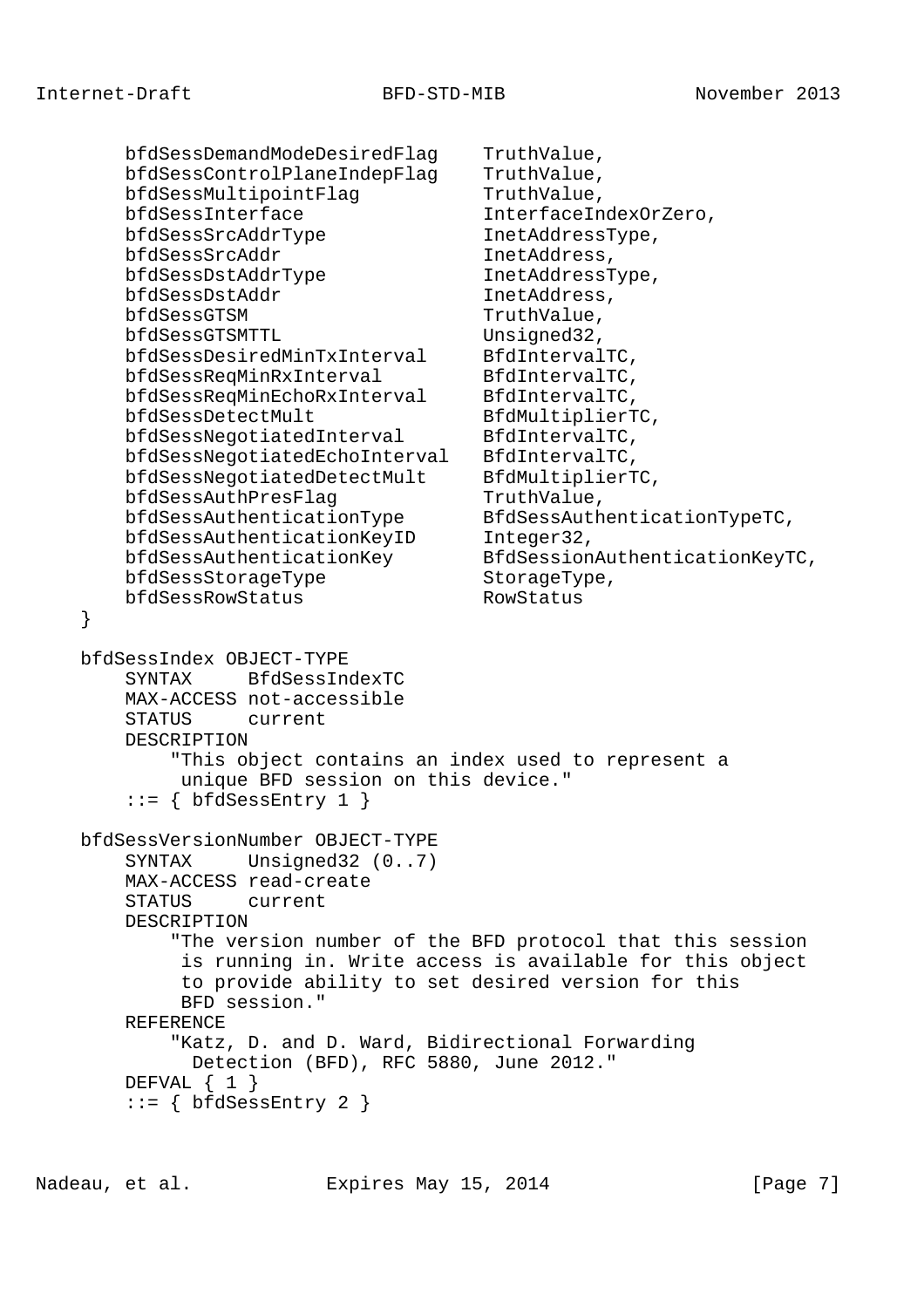```
 bfdSessType OBJECT-TYPE
     SYNTAX BfdSessTypeTC
     MAX-ACCESS read-create
     STATUS current
     DESCRIPTION
         "This object specifies the type of this BFD session."
    ::= { bfdSessEntry 3 }
 bfdSessDiscriminator OBJECT-TYPE
     SYNTAX Unsigned32 (1..4294967295)
     MAX-ACCESS read-create
     STATUS current
     DESCRIPTION
         "This object specifies the local discriminator for this BFD
          session, used to uniquely identify it."
    ::= { bfdSessEntry 4 }
 bfdSessRemoteDiscr OBJECT-TYPE
     SYNTAX Unsigned32 (0 | 1..4294967295)
     MAX-ACCESS read-only
     STATUS current
     DESCRIPTION
         "This object specifies the session discriminator chosen
          by the remote system for this BFD session. The value may
          be zero(0) if the remote discriminator is not yet known
          or if the session is in the down or adminDown(1) state."
     REFERENCE
         "Section 6.8.6, from Katz, D. and D. Ward, Bidirectional
          Forwarding Detection (BFD), RFC 5880, June 2012."
    ::= { bfdSessEntry 5 }
 bfdSessDestinationUdpPort OBJECT-TYPE
     SYNTAX BfdCtrlDestPortNumberTC
     MAX-ACCESS read-create
     STATUS current
     DESCRIPTION
         "This object specifies the destination UDP port number
          used for this BFD session's control packets. The value
          may be zero(0) if the session is in adminDown(1) state."
    DEFVAL \{ 0 \}::= { bfdSessEntry 6 }
 bfdSessSourceUdpPort OBJECT-TYPE
     SYNTAX BfdCtrlSourcePortNumberTC
     MAX-ACCESS read-create
     STATUS current
     DESCRIPTION
         "This object specifies the source UDP port number used
```
Nadeau, et al. Expires May 15, 2014 [Page 8]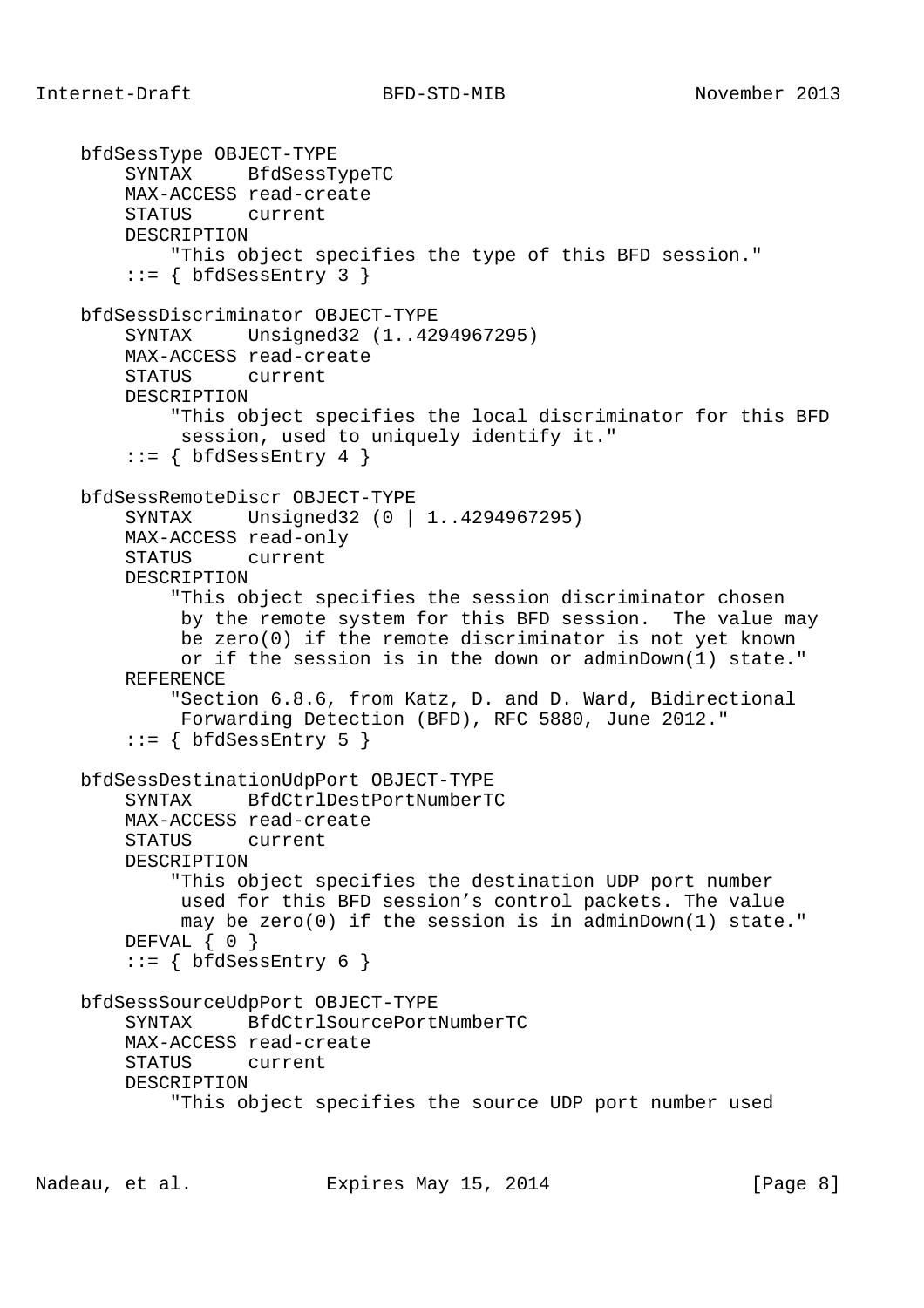```
 for this BFD session's control packets. The value may be
              zero(0) if the session is in adminDown(1) state. Upon
             creation of a new BFD session via this MIB, the value of
             zero(0) specified would permit the implementation to
             choose its own source port number."
       DEFVAL { 0 }
        ::= { bfdSessEntry 7 }
    bfdSessEchoSourceUdpPort OBJECT-TYPE
       SYNTAX InetPortNumber
        MAX-ACCESS read-create
        STATUS current
        DESCRIPTION
             "This object specifies the source UDP port number used for
             this BFD session's echo packets. The value may be zero(0)
             if the session is not running in the echo mode, or the
             session is in adminDown(1) state. Upon creation of a new
             BFD session via this MIB, the value of zero(0) would
             permit the implementation to choose its own source port
             number."
       DEFVAL { 0 }
       ::= { bfdSessEntry 8 }
    bfdSessAdminStatus OBJECT-TYPE
        SYNTAX INTEGER {
                            stop(1),
                             start(2)
 }
        MAX-ACCESS read-create
        STATUS current
        DESCRIPTION
                 "A transition from 'stop' to 'start' will start
                 the BFD state machine for the session. The state
                 machine will have an initial state of down.
                 A transition from 'start' to 'stop' will cause
                 the BFD session to be brought down to
                 adminDown(1). Care should be used in providing
                 write access to this object without adequate
                 authentication."
        DEFVAL { 2 }
       ::= { bfdSessEntry 9 }
    bfdSessState OBJECT-TYPE
        SYNTAX BfdSessStateTC
        MAX-ACCESS read-only
        STATUS current
        DESCRIPTION
            "BFD session state."
```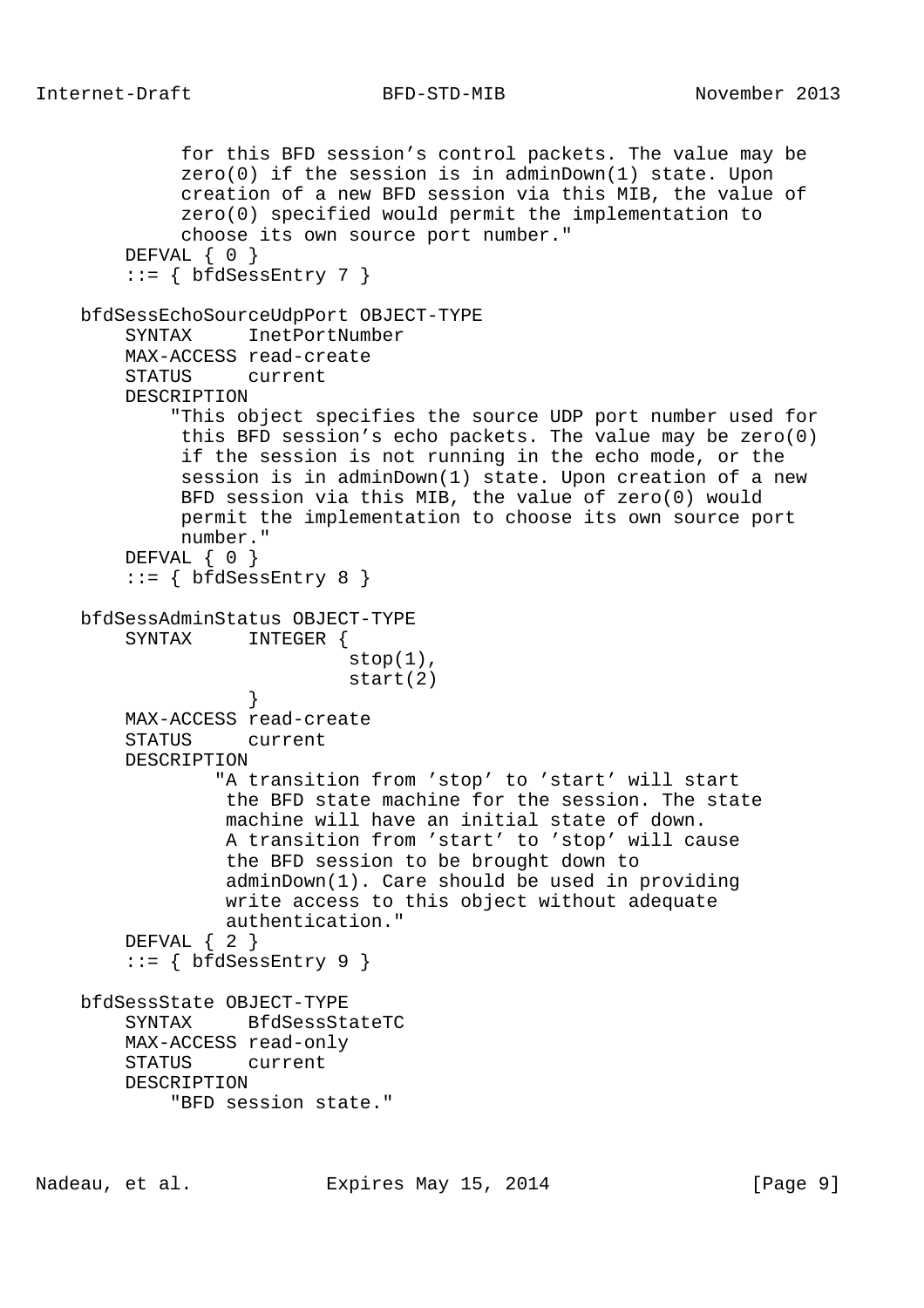```
 DEFVAL { 2 }
    ::= { bfdSessEntry 10 }
 bfdSessRemoteHeardFlag OBJECT-TYPE
     SYNTAX TruthValue
     MAX-ACCESS read-only
     STATUS current
     DESCRIPTION
         "This object specifies status of BFD packet reception from
          the remote system. Specifically, it is set to true(1) if
          the local system is actively receiving BFD packets from the
          remote system, and is set to false(2) if the local system
          has not received BFD packets recently (within the detection
          time) or if the local system is attempting to tear down
          the BFD session."
     REFERENCE
         "Katz, D. and D. Ward, Bidirectional
          Forwarding Detection (BFD), RFC 5880, June 2012."
     DEFVAL { false }
    ::= { bfdSessEntry 11 }
 bfdSessDiag OBJECT-TYPE
     SYNTAX BfdDiagTC
     MAX-ACCESS read-only
     STATUS current
     DESCRIPTION
         "A diagnostic code specifying the local system's reason
          for the last transition of the session from up(4)
          to some other state."
    ::= { bfdSessEntry 12 }
 bfdSessOperMode OBJECT-TYPE
     SYNTAX BfdSessOperModeTC
     MAX-ACCESS read-create
     STATUS current
     DESCRIPTION
         "This object specifies current operating mode that BFD
         session is operating in."
    ::= { bfdSessEntry 13 }
 bfdSessDemandModeDesiredFlag OBJECT-TYPE
     SYNTAX TruthValue
     MAX-ACCESS read-create
     STATUS current
     DESCRIPTION
         "This object indicates that the local system's
          desire to use Demand mode. Specifically, it is set
          to true(1) if the local system wishes to use
```
Nadeau, et al. Expires May 15, 2014 [Page 10]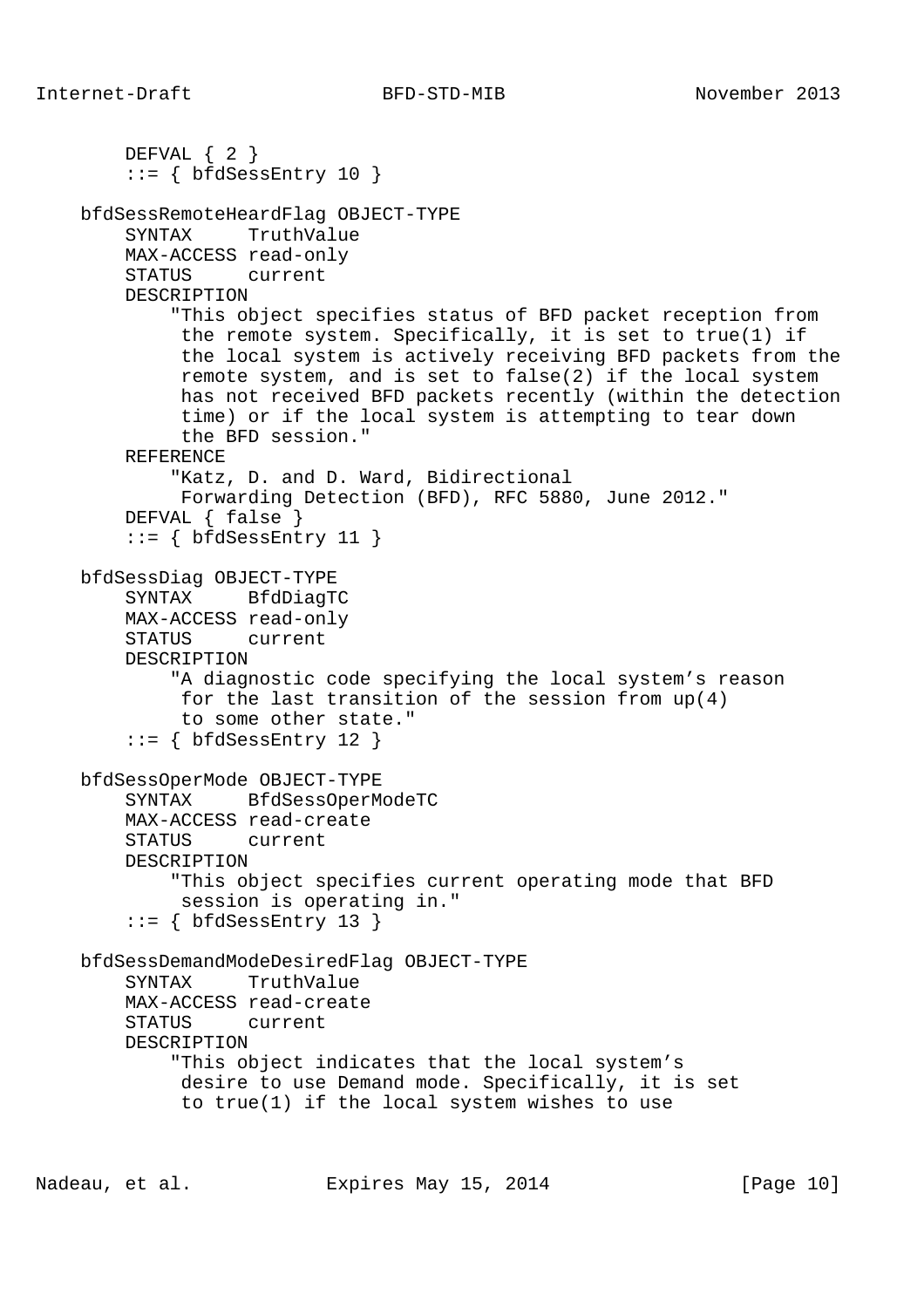```
 Demand mode or false(2) if not"
     DEFVAL { false }
    ::= { bfdSessEntry 14 }
 bfdSessControlPlaneIndepFlag OBJECT-TYPE
     SYNTAX TruthValue
     MAX-ACCESS read-create
     STATUS current
     DESCRIPTION
         "This object indicates that the local system's
          ability to continue to function through a disruption of
          the control plane. Specifically, it is set
          to true(1) if the local system BFD implementation is
          independent of the control plane. Otherwise, the
          value is set to false(2)"
     DEFVAL { false }
    ::= { bfdSessEntry 15 }
 bfdSessMultipointFlag OBJECT-TYPE
     SYNTAX TruthValue
     MAX-ACCESS read-create
     STATUS current
     DESCRIPTION
         "This object indicates the Multipoint (M) bit for this
         session. It is set to true(1) if Multipoint (M) bit is
         set to 1. Otherwise, the value is set to false(2)"
     DEFVAL { false }
    ::= { bfdSessEntry 16 }
 bfdSessInterface OBJECT-TYPE
     SYNTAX InterfaceIndexOrZero
     MAX-ACCESS read-create
     STATUS current
     DESCRIPTION
         "This object contains an interface index used to indicate
          the interface which this BFD session is running on. This
          value can be zero if there is no interface associated
         with this BFD session."
    ::= { bfdSessEntry 17 }
 bfdSessSrcAddrType OBJECT-TYPE
     SYNTAX InetAddressType
     MAX-ACCESS read-create
     STATUS current
     DESCRIPTION
         "This object specifies IP address type of the source IP
          address of this BFD session. Only values unknown(0),
         ipv4(1), ipv6(2), or ipv6z(4) have to be supported.
```
Nadeau, et al. Expires May 15, 2014 [Page 11]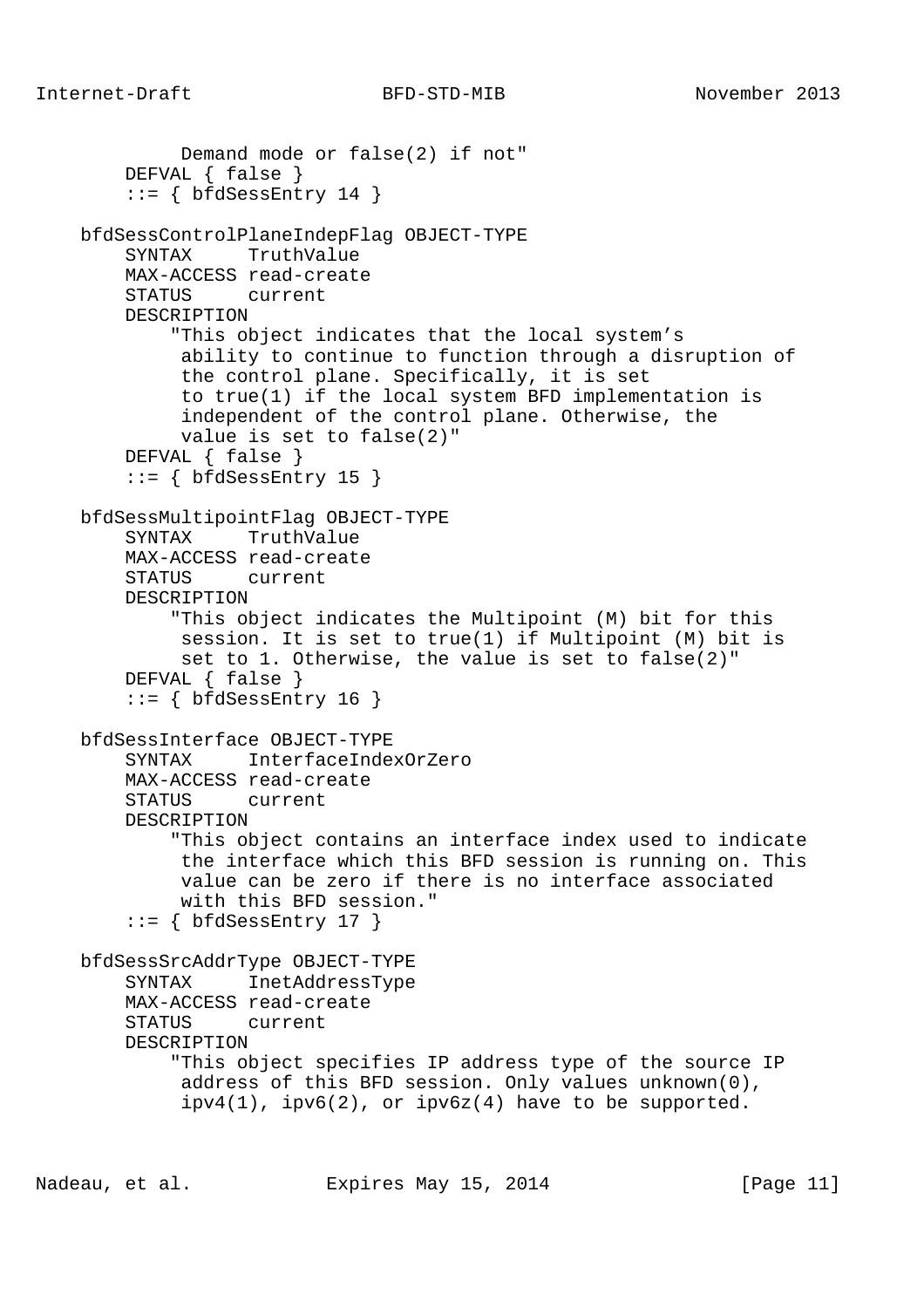```
 The value of unknown(0) is allowed only when the session
          is singleHop(1) and the source IP address of this BFD
          session is derived from the outgoing interface, or when
          the BFD session is not associated with a specific
          interface. If any other unsupported values are attempted
          in a set operation, the agent MUST return an
          inconsistentValue error."
  ::= { bfdSessEntry 18 }
 bfdSessSrcAddr OBJECT-TYPE
     SYNTAX InetAddress
     MAX-ACCESS read-create
     STATUS current
     DESCRIPTION
         "This object specifies the source IP address of this BFD
         session."
     ::= { bfdSessEntry 19 }
 bfdSessDstAddrType OBJECT-TYPE
     SYNTAX InetAddressType
     MAX-ACCESS read-create
     STATUS current
     DESCRIPTION
         "This object specifies IP address type of the neighboring IP
          address which is being monitored with this BFD session.
         Only values unknown(0), ipv4(1), ipv6(2), or ipv6z(4) have to be supported. The value of unknown(0) is allowed
          only when the session is singleHop(1) and the outgoing
          interface is of type point-to-point, or when the BFD
          session is not associated with a specific interface. If any
          other unsupported values are attempted in a set operation,
          the agent MUST return an inconsistentValue error."
  ::= { bfdSessEntry 20 }
 bfdSessDstAddr OBJECT-TYPE
     SYNTAX InetAddress
     MAX-ACCESS read-create
     STATUS current
     DESCRIPTION
         "This object specifies the neighboring IP address which is
          being monitored with this BFD session."
     ::= { bfdSessEntry 21 }
 bfdSessGTSM OBJECT-TYPE
     SYNTAX TruthValue
     MAX-ACCESS read-create
     STATUS current
     DESCRIPTION
```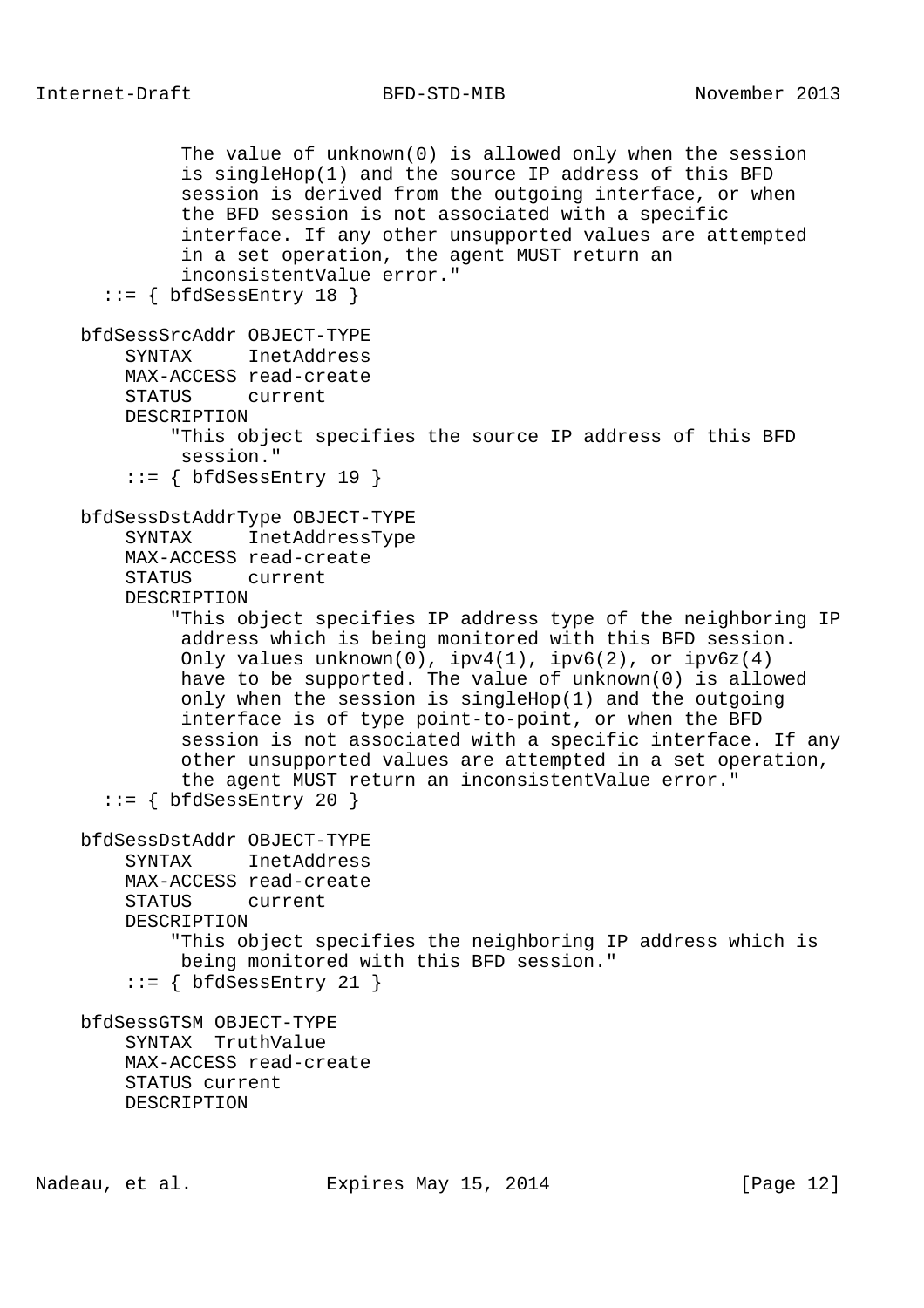```
 "Setting the value of this object to true(1) will enable GTSM
         protection of the BFD session. GTSM MUST be enabled on a
         singleHop(1) session if no authentication is in use."
     REFERENCE
        "RFC5082, The Generalized TTL Security Mechanism (GTSM).
         RFC5881, Section 5"
     DEFVAL { false }
    ::= { bfdSessEntry 22 }
 bfdSessGTSMTTL OBJECT-TYPE
     SYNTAX Unsigned32 (0..255)
     MAX-ACCESS read-create
     STATUS current
     DESCRIPTION
         "This object is valid only when bfdSessGTSM protection is
          enabled on the system. This object specifies the minimum
          allowed TTL for received BFD control packets. For
          singleHop(1) session, if GTSM protection is enabled,
          this object SHOULD be set to maximum TTL allowed for
          single hop. The value of zero(0) indicates that
          bfdSessGTSM is disabled."
     REFERENCE
        "RFC5082, The Generalized TTL Security Mechanism (GTSM).
         RFC5881, Section 5"
     DEFVAL { 0 }
    ::= { bfdSessEntry 23 }
 bfdSessDesiredMinTxInterval OBJECT-TYPE
     SYNTAX BfdIntervalTC
     MAX-ACCESS read-create
     STATUS current
     DESCRIPTION
         "This object specifies the minimum interval, in
          microseconds, that the local system would like to use
          when transmitting BFD Control packets. The value of
          zero(0) is reserved, and should not be used."
     REFERENCE
         "Section 4.1 from Katz, D. and D. Ward, Bidirectional
         Forwarding Detection (BFD), RFC 5880, June 2012."
    ::= { bfdSessEntry 24 }
 bfdSessReqMinRxInterval OBJECT-TYPE
     SYNTAX BfdIntervalTC
     MAX-ACCESS read-create
     STATUS current
     DESCRIPTION
         "This object specifies the minimum interval, in
          microseconds, between received BFD Control packets the
```
Nadeau, et al. Expires May 15, 2014 [Page 13]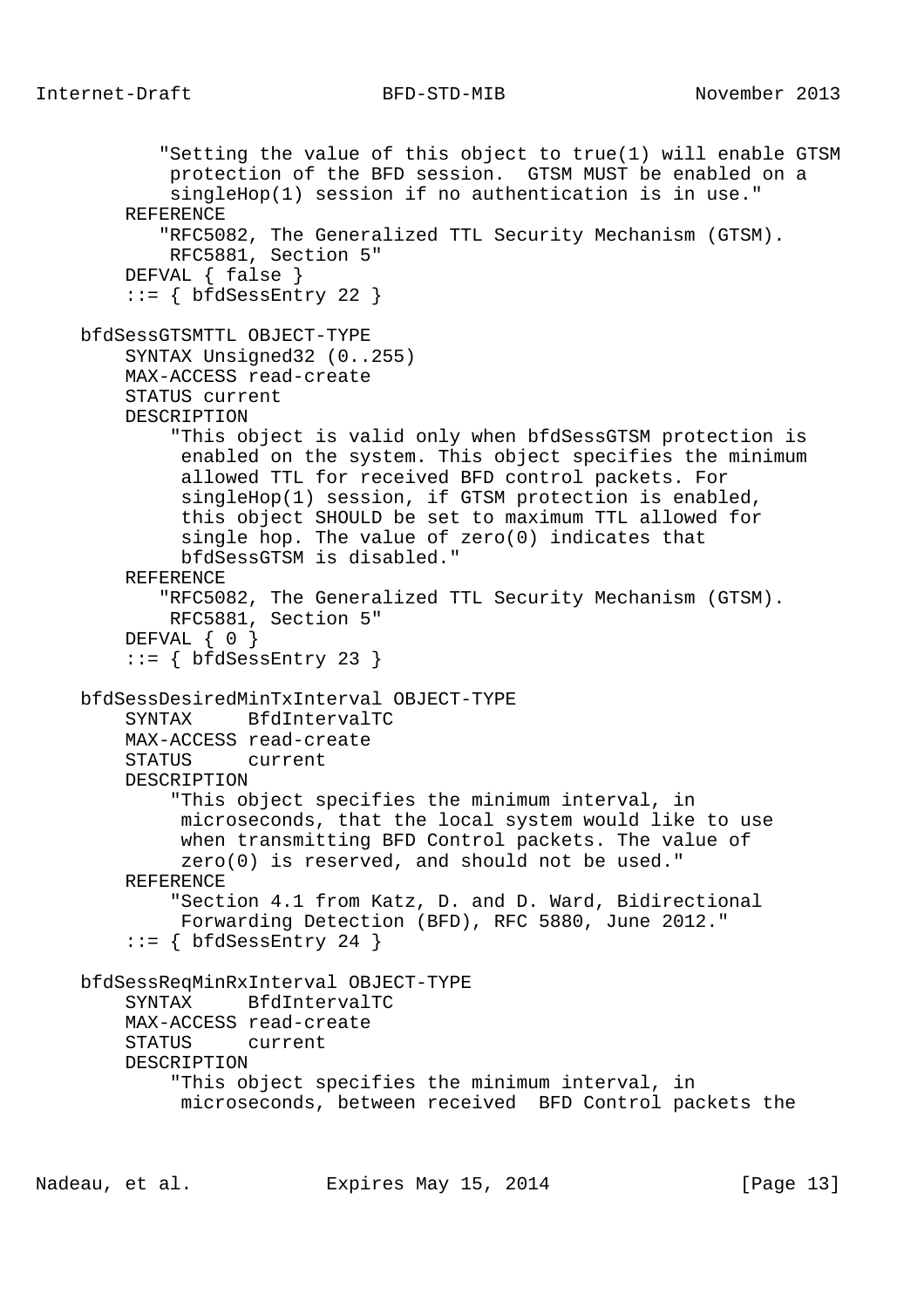local system is capable of supporting. The value of zero(0) can be specified when the transmitting system does not want the remote system to send any periodic BFD control packets." REFERENCE "Section 4.1 from Katz, D. and D. Ward, Bidirectional Forwarding Detection (BFD), RFC 5880, June 2012."  $::=$  { bfdSessEntry 25 } bfdSessReqMinEchoRxInterval OBJECT-TYPE SYNTAX BfdIntervalTC MAX-ACCESS read-create STATUS current DESCRIPTION "This object specifies the minimum interval, in microseconds, between received BFD Echo packets that this system is capable of supporting. Value must be zero(0) if this is a multihop BFD session."  $::=$  { bfdSessEntry 26 } bfdSessDetectMult OBJECT-TYPE SYNTAX BfdMultiplierTC MAX-ACCESS read-create STATUS current DESCRIPTION "This object specifies the Detect time multiplier."  $::=$  { bfdSessEntry 27 } bfdSessNegotiatedInterval OBJECT-TYPE SYNTAX BfdIntervalTC MAX-ACCESS read-only STATUS current DESCRIPTION "This object specifies the negotiated interval, in microseconds, that the local system is transmitting BFD Control packets."  $::=$  { bfdSessEntry 28 } bfdSessNegotiatedEchoInterval OBJECT-TYPE SYNTAX BfdIntervalTC MAX-ACCESS read-only STATUS current DESCRIPTION "This object specifies the negotiated interval, in microseconds, that the local system is transmitting BFD echo packets. Value is expected to be zero if the sessions is not running in echo mode."  $::=$  { bfdSessEntry 29 }

Nadeau, et al. Expires May 15, 2014 [Page 14]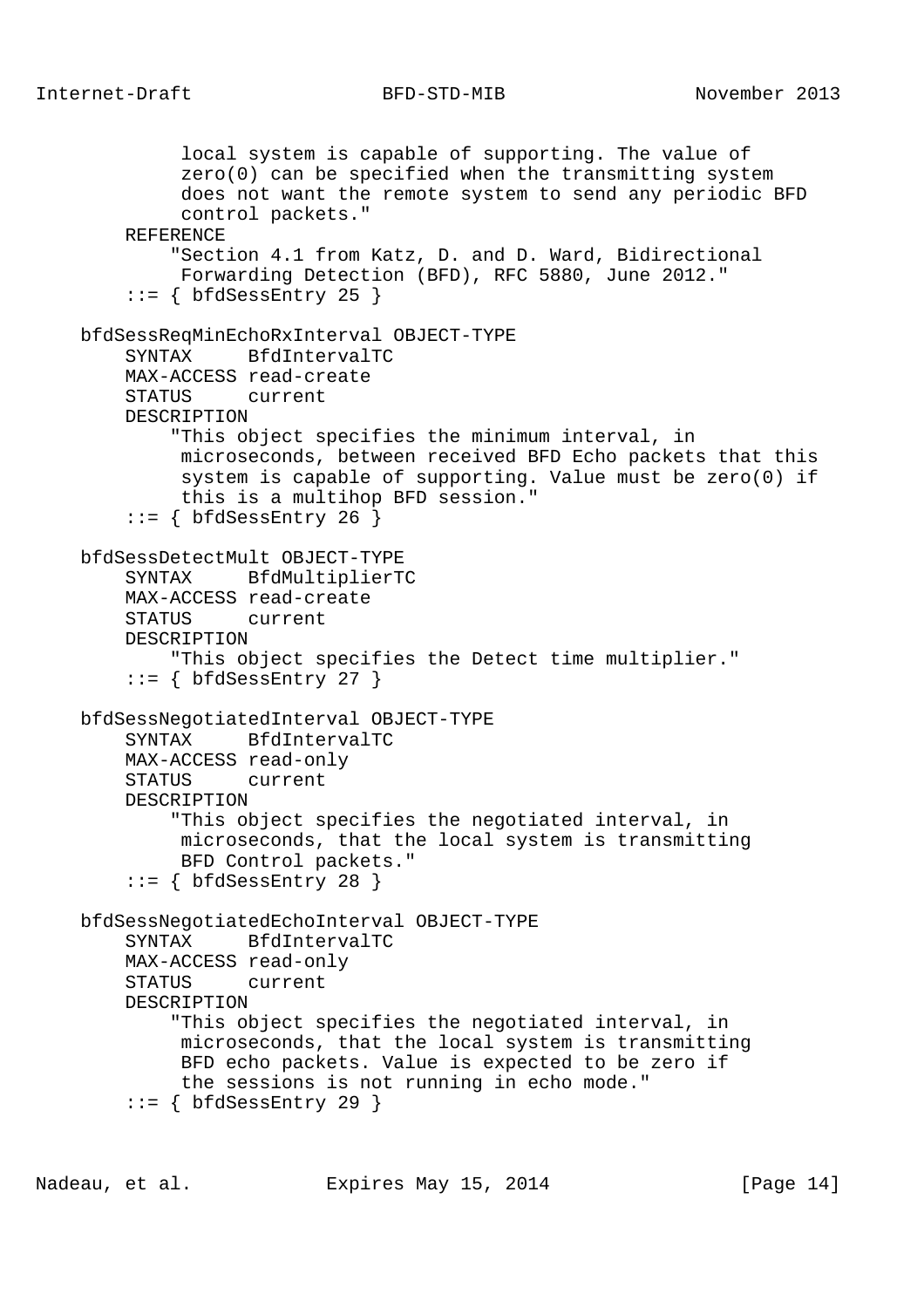```
 bfdSessNegotiatedDetectMult OBJECT-TYPE
     SYNTAX BfdMultiplierTC
     MAX-ACCESS read-only
     STATUS current
     DESCRIPTION
         "This object specifies the Detect time multiplier."
    ::= { bfdSessEntry 30 }
 bfdSessAuthPresFlag OBJECT-TYPE
     SYNTAX TruthValue
     MAX-ACCESS read-create
     STATUS current
     DESCRIPTION
         "This object indicates that the local system's
          desire to use Authentication. Specifically, it is set
          to true(1) if the local system wishes the session
          to be authenticated or false(2) if not."
     REFERENCE
         "Sections 4.2 - 4.4 from Katz, D. and D. Ward,
          Bidirectional Forwarding Detection (BFD), RFC 5880,
          June 2012."
     DEFVAL { false }
    ::= { bfdSessEntry 31 }
 bfdSessAuthenticationType OBJECT-TYPE
     SYNTAX BfdSessAuthenticationTypeTC
     MAX-ACCESS read-create
     STATUS current
     DESCRIPTION
         "The Authentication Type used for this BFD session.
          This field is valid only when the Authentication
          Present bit is set. Max-access to this object as well as
          other authentication related objects are set to
          read-create in order to support management of a single
          key ID at a time, key rotation is not handled. Key update
          in practice must be done by atomic update using a set
          containing all affected objects in the same varBindList
          or otherwise risk the session dropping. Value -1
          indicates that no authentication is in use for this
          session."
     REFERENCE
         "Sections 4.2 - 4.4 from Katz, D. and D. Ward,
          Bidirectional Forwarding Detection (BFD), RFC 5880,
          June 2012."
    DEFVAL \{-1\}::= { bfdSessEntry 32 }
```
bfdSessAuthenticationKeyID OBJECT-TYPE

Nadeau, et al. Expires May 15, 2014 [Page 15]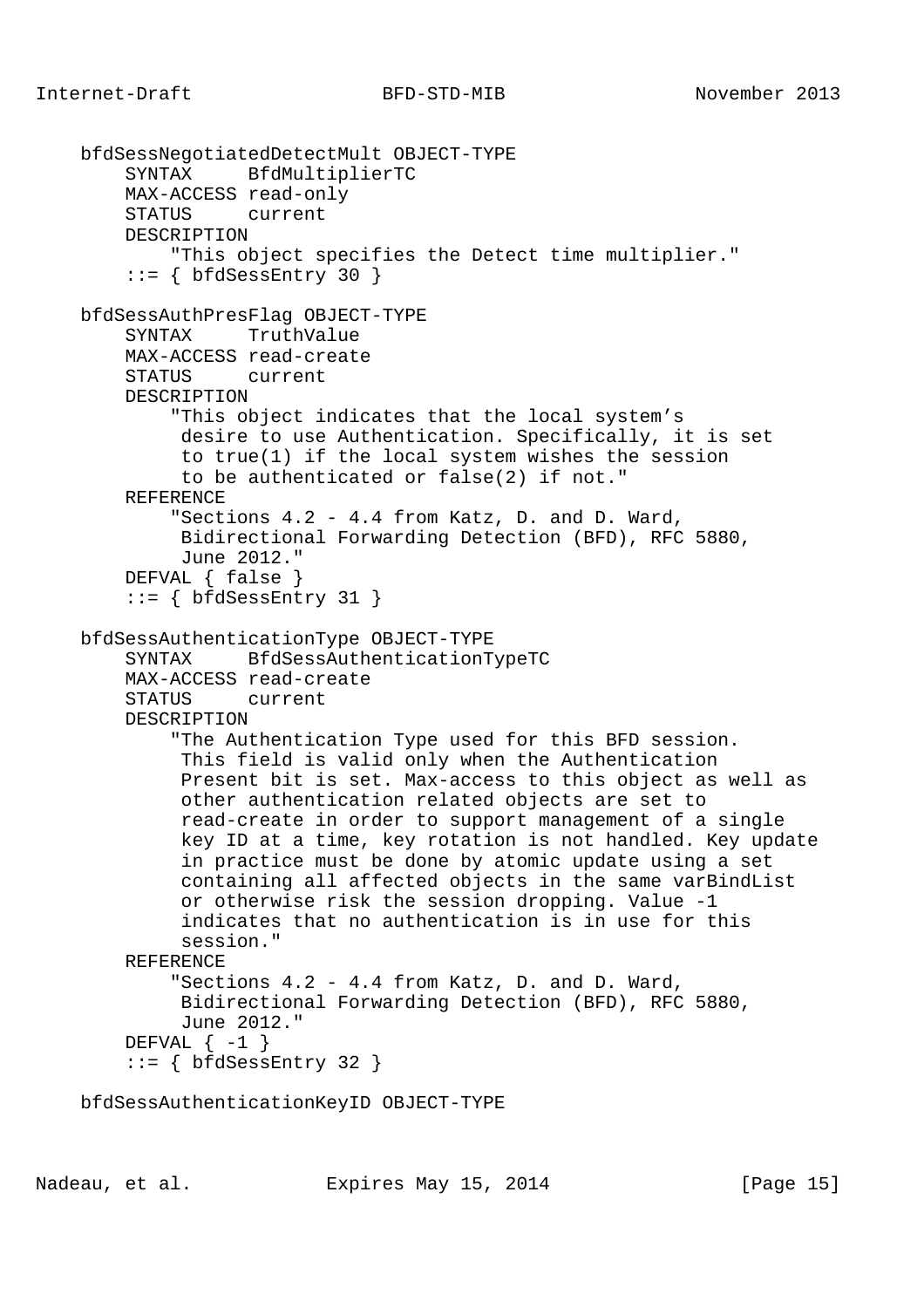```
 SYNTAX Integer32 (-1 | 0..255)
     MAX-ACCESS read-create
     STATUS current
     DESCRIPTION
         "The authentication key ID in use for this session. This
          object permits multiple keys to be active simultaneously.
          When bfdSessAuthPresFlag is false(2), then the value
          of this object MUST be -1. The value -1 indicates that
          no Authentication Key ID will be present in the optional
          BFD Authentication Section."
     REFERENCE
         "Sections 4.2 - 4.4 from Katz, D. and D. Ward,
          Bidirectional Forwarding Detection (BFD), RFC 5880,
          June 2012."
    DEFVAL \{-1\} ::= { bfdSessEntry 33 }
 bfdSessAuthenticationKey OBJECT-TYPE
     SYNTAX BfdSessionAuthenticationKeyTC
     MAX-ACCESS read-create
     STATUS current
     DESCRIPTION
         "The authentication key. When the
          bfdSessAuthenticationType is simplePassword(1), the value
          of this object is the password present in the BFD packets.
          When the bfdSessAuthentication type is one of the keyed
          authentication types, this value is used in the
          computation of the key present in the BFD authentication
          packet."
     REFERENCE
         "Sections 4.2 - 4.4 from Katz, D. and D. Ward,
          Bidirectional Forwarding Detection (BFD), RFC 5880,
          June 2012."
    ::= { bfdSessEntry 34 }
 bfdSessStorageType OBJECT-TYPE
     SYNTAX StorageType
     MAX-ACCESS read-create
     STATUS current
     DESCRIPTION
         "This variable indicates the storage type for this
          object. Conceptual rows having the value
          'permanent' need not allow write-access to any
          columnar objects in the row."
    ::= { bfdSessEntry 35 }
 bfdSessRowStatus OBJECT-TYPE
```
Nadeau, et al. Expires May 15, 2014 [Page 16]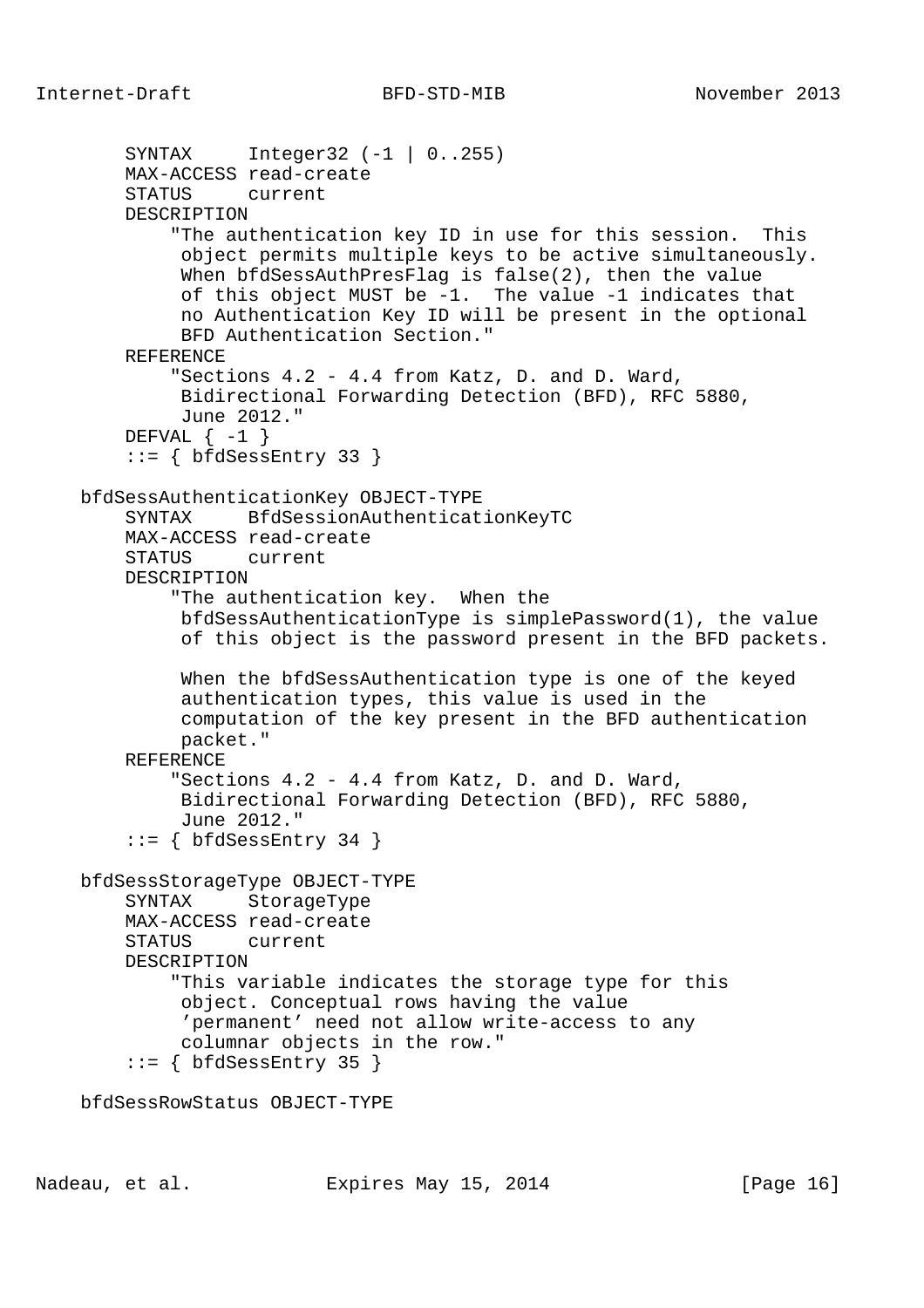```
 SYNTAX RowStatus
        MAX-ACCESS read-create
        STATUS current
        DESCRIPTION
            "This variable is used to create, modify, and/or
            delete a row in this table. When a row in this
            table has a row in the active(1) state, no
            objects in this row can be modified except the
            bfdSessRowStatus and bfdSessStorageType."
       ::= { bfdSessEntry 36 }
   -- BFD Session Performance Table
    bfdSessPerfTable OBJECT-TYPE
        SYNTAX SEQUENCE OF BfdSessPerfEntry
        MAX-ACCESS not-accessible
        STATUS current
        DESCRIPTION
           "This table specifies BFD Session performance counters."
       ::= { bfdObjects 3 }
    bfdSessPerfEntry OBJECT-TYPE
        SYNTAX BfdSessPerfEntry
        MAX-ACCESS not-accessible
        STATUS current
        DESCRIPTION
           "An entry in this table is created by a BFD-enabled node
            for every BFD Session. bfdSessPerfDiscTime is used to
            indicate potential discontinuity for all counter objects
            in this table."
        AUGMENTS { bfdSessEntry }
       ::= \{ bfdSessPerfTable 1 \} BfdSessPerfEntry ::= SEQUENCE {
 bfdSessPerfCtrlPktIn Counter32,
bfdSessPerfCtrlPktOut Counter32,
bfdSessPerfCtrlPktDrop Counter32,
       bfdSessPerfCtrlPktDropLastTime TimeStamp,
 bfdSessPerfEchoPktIn Counter32,
bfdSessPerfEchoPktOut Counter32,
bfdSessPerfEchoPktDrop Counter32,
       bfdSessPerfEchoPktDropLastTime TimeStamp,
      bfdSessUpTime TimeStamp,
      bfdSessPerfLastSessDownTime TimeStamp,
 bfdSessPerfLastCommLostDiag BfdDiagTC,
bfdSessPerfSessUpCount Counter32,
bfdSessPerfDiscTime TimeStamp,
```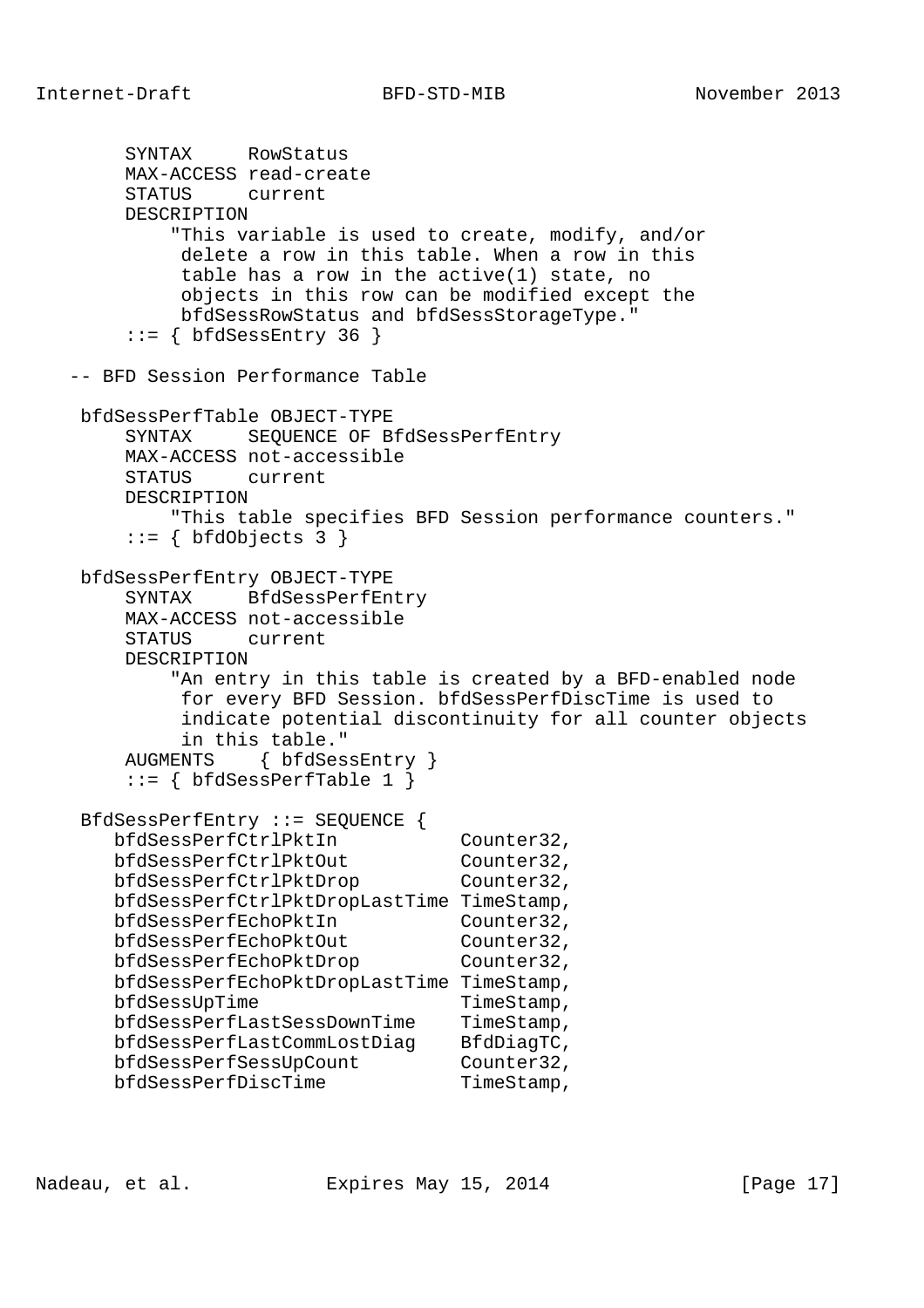-- High Capacity Counters bfdSessPerfCtrlPktInHC Counter64, bfdSessPerfCtrlPktOutHC Counter64, bfdSessPerfCtrlPktDropHC Counter64, bfdSessPerfEchoPktInHC Counter64, bfdSessPerfEchoPktOutHC Counter64, bfdSessPerfEchoPktDropHC Counter64 } -- Ed Note: should we add per-diag code counts here, bfdSessPerfCtrlPktIn OBJECT-TYPE SYNTAX Counter32 MAX-ACCESS read-only STATUS current DESCRIPTION "The total number of BFD control messages received for this BFD session. It MUST be equal to the least significant 32 bits of bfdSessPerfCtrlPktInHC if supported, and MUST do so with the rules spelled out in RFC 2863." ::= { bfdSessPerfEntry 1 } bfdSessPerfCtrlPktOut OBJECT-TYPE SYNTAX Counter32 MAX-ACCESS read-only STATUS current DESCRIPTION "The total number of BFD control messages sent for this BFD session. It MUST be equal to the least significant 32 bits of bfdSessPerfCtrlPktOutHC if supported, and MUST do so with the rules spelled out in RFC 2863." ::= { bfdSessPerfEntry 2 } bfdSessPerfCtrlPktDrop OBJECT-TYPE SYNTAX Counter32 MAX-ACCESS read-only STATUS current DESCRIPTION "The total number of BFD control messages received for this session yet dropped for being invalid. It MUST be equal to the least significant 32 bits of bfdSessPerfCtrlPktDropHC if supported, and MUST do so with the rules spelled out in RFC 2863."

Nadeau, et al. Expires May 15, 2014 [Page 18]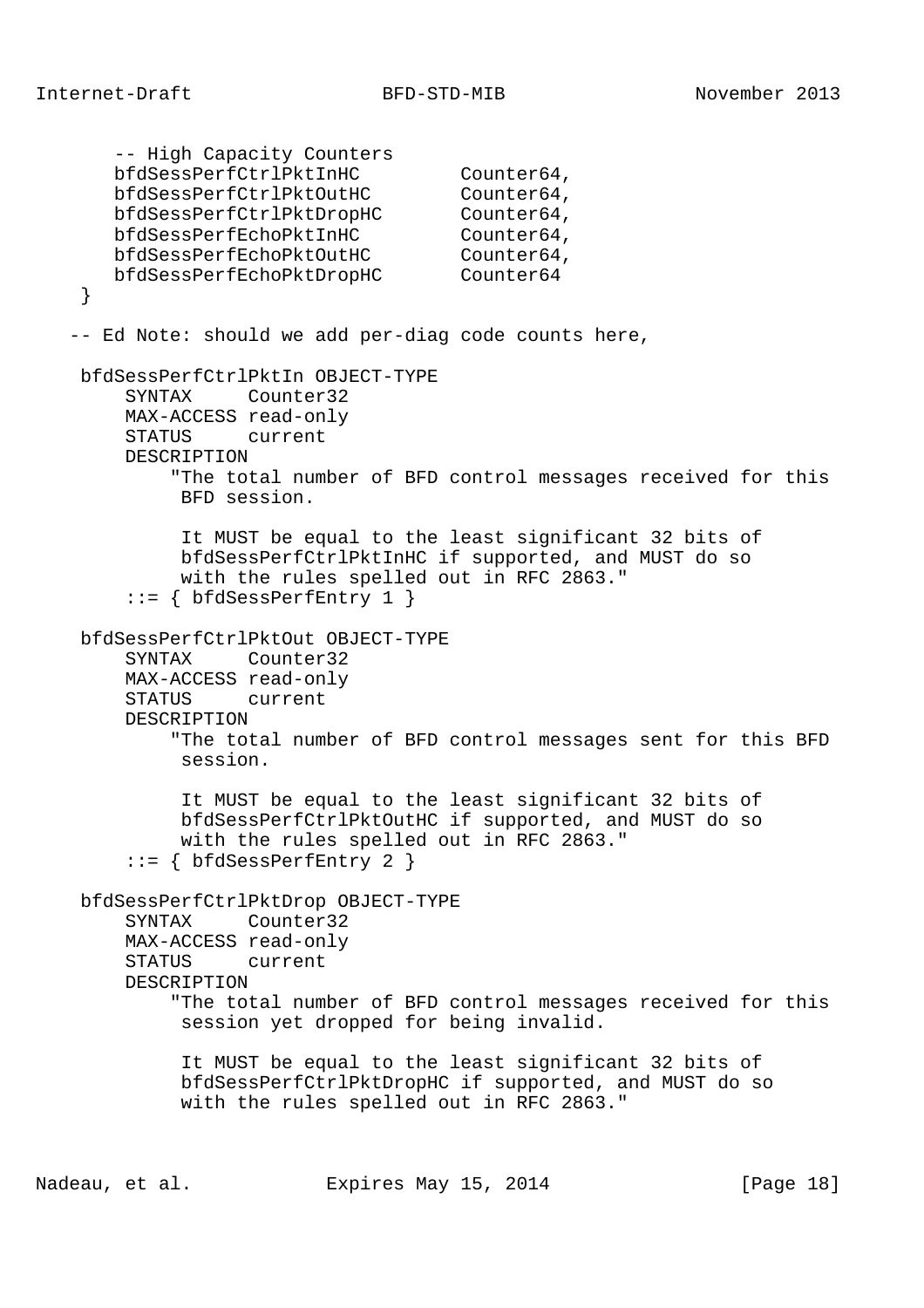```
 ::= { bfdSessPerfEntry 3 }
 bfdSessPerfCtrlPktDropLastTime OBJECT-TYPE
     SYNTAX TimeStamp
     MAX-ACCESS read-only
     STATUS current
     DESCRIPTION
         "The value of sysUpTime on the most recent occasion at
          which received BFD control message for this session was
          dropped. If no such up event exists, this object contains
          a zero value."
    ::= { bfdSessPerfEntry 4 }
 bfdSessPerfEchoPktIn OBJECT-TYPE
     SYNTAX Counter32
     MAX-ACCESS read-only
     STATUS current
     DESCRIPTION
         "The total number of BFD echo messages received for this
         BFD session.
          It MUST be equal to the least significant 32 bits of
          bfdSessPerfEchoPktInHC if supported, and MUST do so
          with the rules spelled out in RFC 2863."
     ::= { bfdSessPerfEntry 5 }
 bfdSessPerfEchoPktOut OBJECT-TYPE
     SYNTAX Counter32
     MAX-ACCESS read-only
     STATUS current
     DESCRIPTION
         "The total number of BFD echo messages sent for this BFD
         session.
          It MUST be equal to the least significant 32 bits of
          bfdSessPerfEchoPktOutHC if supported, and MUST do so
          with the rules spelled out in RFC 2863."
    ::= { bfdSessPerfEntry 6 }
 bfdSessPerfEchoPktDrop OBJECT-TYPE
     SYNTAX Counter32
     MAX-ACCESS read-only
     STATUS current
     DESCRIPTION
         "The total number of BFD echo messages received for this
          session yet dropped for being invalid.
          It MUST be equal to the least significant 32 bits of
```
Nadeau, et al. Expires May 15, 2014 [Page 19]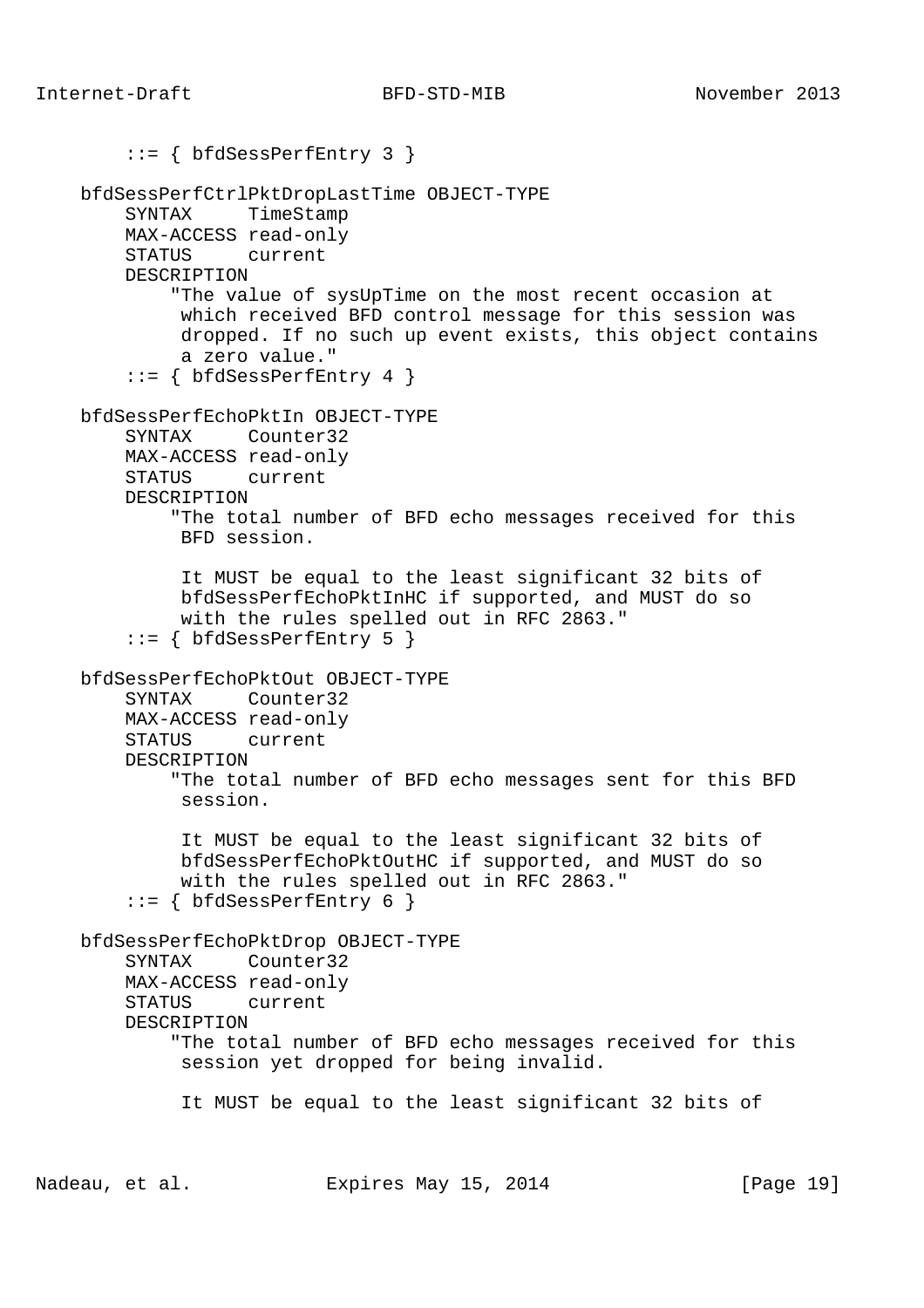bfdSessPerfEchoPktDropHC if supported, and MUST do so with the rules spelled out in RFC 2863." ::= { bfdSessPerfEntry 7 } bfdSessPerfEchoPktDropLastTime OBJECT-TYPE SYNTAX TimeStamp MAX-ACCESS read-only STATUS current DESCRIPTION "The value of sysUpTime on the most recent occasion at which received BFD echo message for this session was dropped. If no such up event exists, this object contains a zero value."  $::=$  { bfdSessPerfEntry 8 } bfdSessUpTime OBJECT-TYPE SYNTAX TimeStamp MAX-ACCESS read-only STATUS current DESCRIPTION "The value of sysUpTime on the most recent occasion at which the session came up. If no such up event exists this object contains a zero value." ::= { bfdSessPerfEntry 9 } bfdSessPerfLastSessDownTime OBJECT-TYPE SYNTAX TimeStamp MAX-ACCESS read-only STATUS current DESCRIPTION "The value of sysUpTime on the most recent occasion at which the last time communication was lost with the neighbor. If no such down event exist this object contains a zero value."  $::=$  { bfdSessPerfEntry 10 } bfdSessPerfLastCommLostDiag OBJECT-TYPE SYNTAX BfdDiagTC MAX-ACCESS read-only STATUS current DESCRIPTION "The BFD diag code for the last time communication was lost with the neighbor. If no such down event exists this object contains a zero value." ::= { bfdSessPerfEntry 11 } bfdSessPerfSessUpCount OBJECT-TYPE SYNTAX Counter32

Nadeau, et al. Expires May 15, 2014 [Page 20]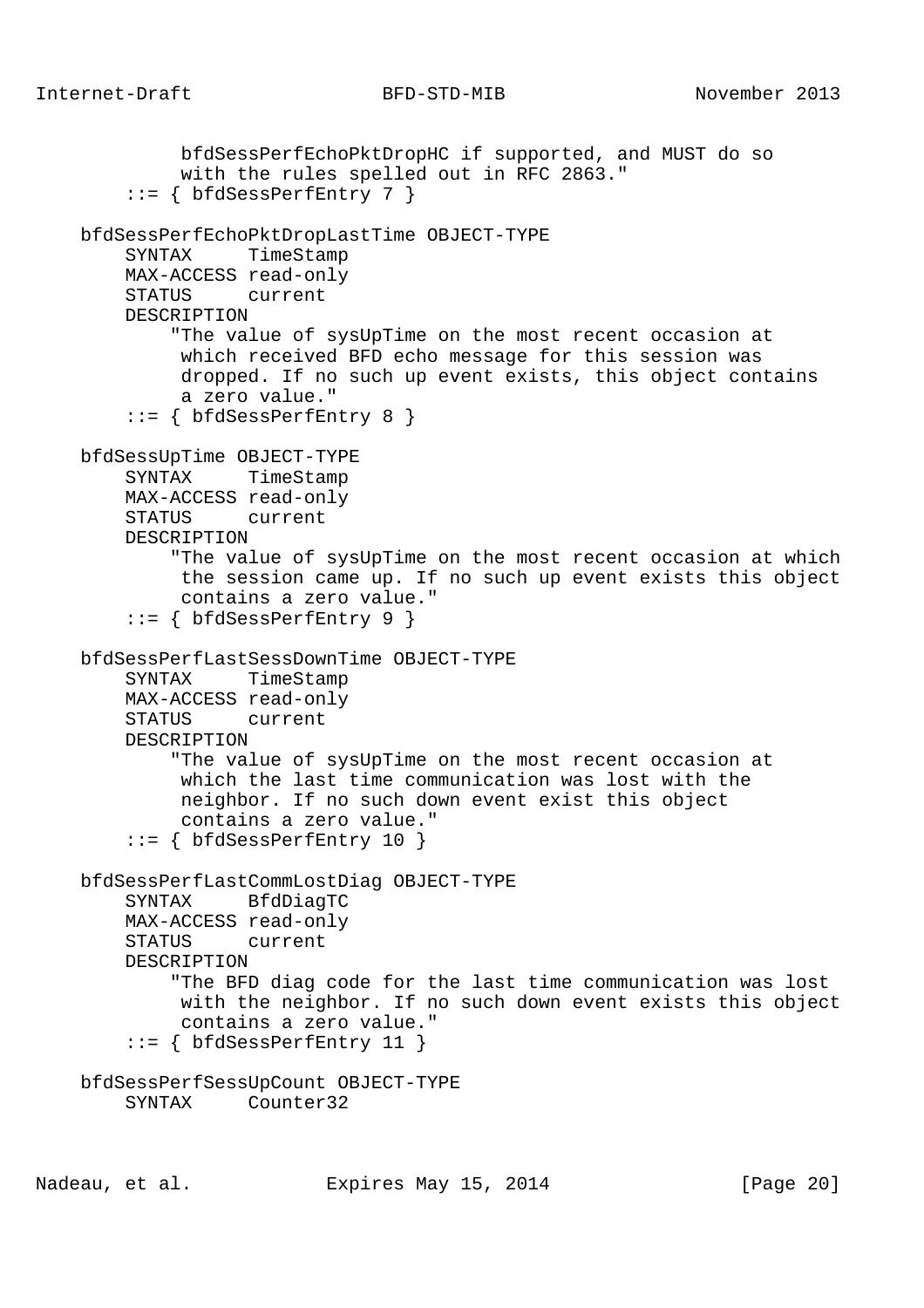MAX-ACCESS read-only STATUS current DESCRIPTION "The number of times this session has gone into the Up state since the system last rebooted." ::= { bfdSessPerfEntry 12 } bfdSessPerfDiscTime OBJECT-TYPE SYNTAX TimeStamp MAX-ACCESS read-only STATUS current DESCRIPTION "The value of sysUpTime on the most recent occasion at which any one or more of the session counters suffered a discontinuity. The relevant counters are the specific instances associated with this BFD session of any Counter32 object contained in the BfdSessPerfTable. If no such discontinuities have occurred since the last re-initialization of the local management subsystem, then this object contains a zero value." ::= { bfdSessPerfEntry 13 } bfdSessPerfCtrlPktInHC OBJECT-TYPE SYNTAX Counter64 MAX-ACCESS read-only STATUS current DESCRIPTION "This value represents the total number of BFD control messages received for this BFD session. The least significant 32 bits MUST equal to bfdSessPerfCtrlPktIn, and MUST do so with the rules spelled out in RFC 2863." ::= { bfdSessPerfEntry 14 } bfdSessPerfCtrlPktOutHC OBJECT-TYPE SYNTAX Counter64 MAX-ACCESS read-only STATUS current DESCRIPTION "This value represents the total number of BFD control messages transmitted for this BFD session. The least significant 32 bits MUST equal to bfdSessPerfCtrlPktOut, and MUST do so with the rules spelled out in RFC 2863."

Nadeau, et al. Expires May 15, 2014 [Page 21]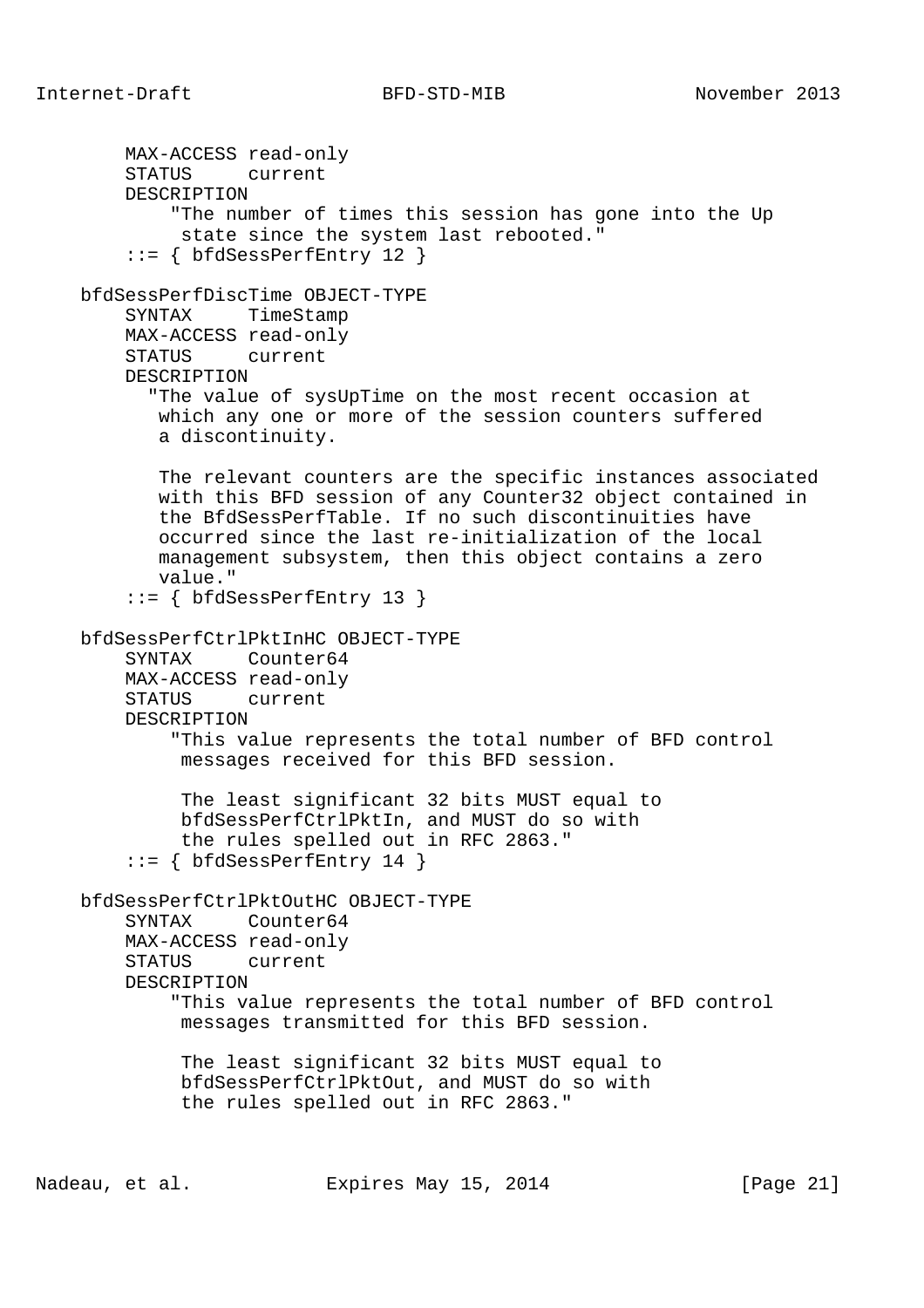```
 ::= { bfdSessPerfEntry 15 }
 bfdSessPerfCtrlPktDropHC OBJECT-TYPE
     SYNTAX Counter64
     MAX-ACCESS read-only
     STATUS current
     DESCRIPTION
         "This value represents the total number of BFD control
          messages received for this BFD session yet dropped for
          being invalid.
          The least significant 32 bits MUST equal to
          bfdSessPerfCtrlPktDrop, and MUST do so with
          the rules spelled out in RFC 2863."
    ::= { bfdSessPerfEntry 16 }
 bfdSessPerfEchoPktInHC OBJECT-TYPE
     SYNTAX Counter64
     MAX-ACCESS read-only
     STATUS current
     DESCRIPTION
         "This value represents the total number of BFD echo
          messages received for this BFD session.
          The least significant 32 bits MUST equal to
          bfdSessPerfEchoPktIn, and MUST do so with
          the rules spelled out in RFC 2863."
    ::= { bfdSessPerfEntry 17 }
 bfdSessPerfEchoPktOutHC OBJECT-TYPE
     SYNTAX Counter64
     MAX-ACCESS read-only
     STATUS current
     DESCRIPTION
         "This value represents the total number of BFD echo
          messages transmitted for this BFD session.
          The least significant 32 bits MUST equal to
          bfdSessPerfEchoPktOut, and MUST do so with
          the rules spelled out in RFC 2863."
    ::= { bfdSessPerfEntry 18 }
 bfdSessPerfEchoPktDropHC OBJECT-TYPE
     SYNTAX Counter64
     MAX-ACCESS read-only
     STATUS current
     DESCRIPTION
         "This value represents the total number of BFD echo
```
Nadeau, et al. Expires May 15, 2014 [Page 22]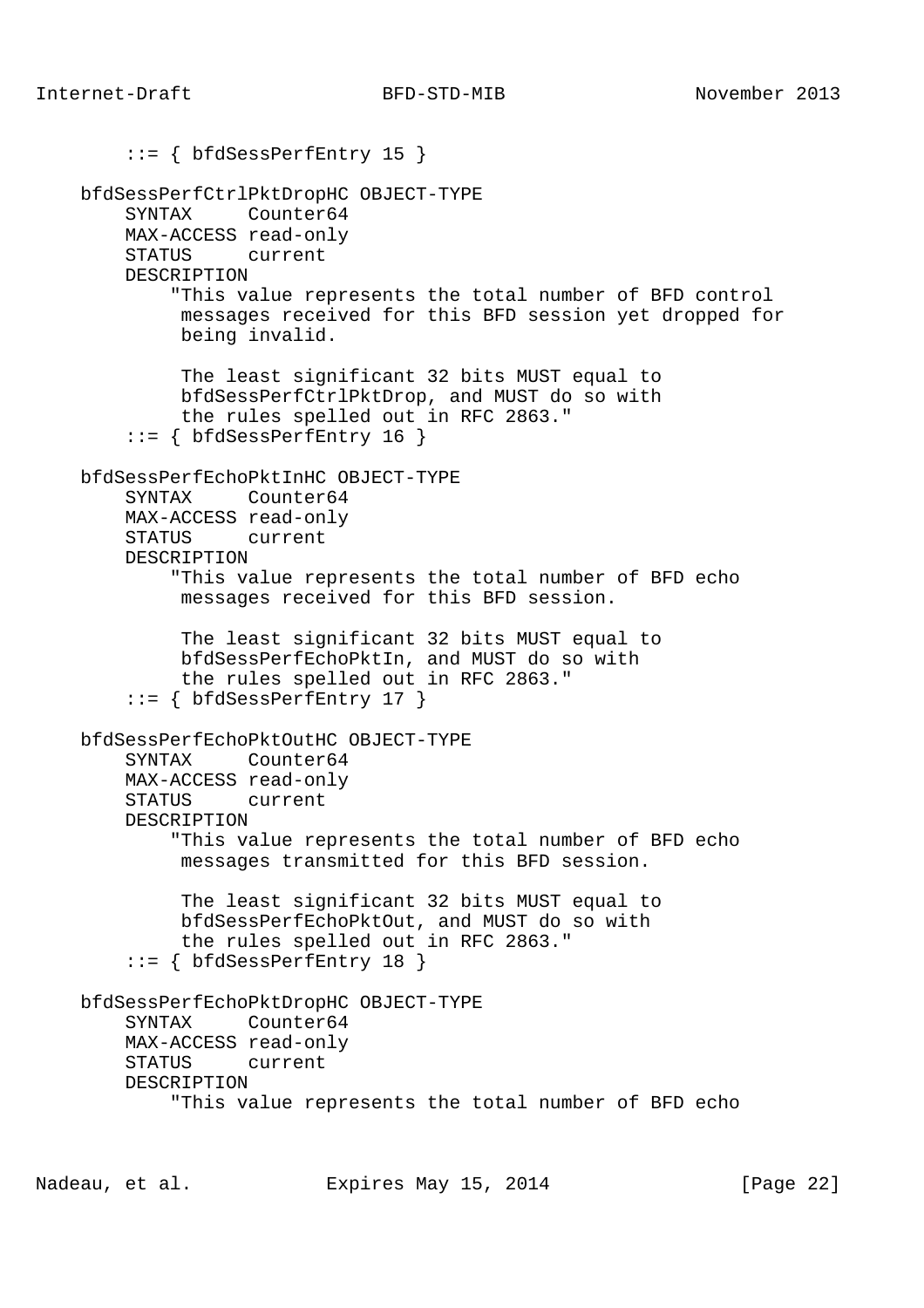```
 messages received for this BFD session yet dropped
             for being invalid.
             The least significant 32 bits MUST equal to
             bfdSessPerfEchoPktDrop, and MUST do so with
             the rules spelled out in RFC 2863."
        ::= { bfdSessPerfEntry 19 }
   -- BFD Session Discriminator Mapping Table
    bfdSessDiscMapTable OBJECT-TYPE
        SYNTAX SEQUENCE OF BfdSessDiscMapEntry
        MAX-ACCESS not-accessible
        STATUS current
        DESCRIPTION
            "The BFD Session Discriminator Mapping Table maps a
             local discriminator value to associated BFD session's
             BfdSessIndexTC used in the bfdSessionTable."
       ::= { bfdObjects 4 }
    bfdSessDiscMapEntry OBJECT-TYPE
        SYNTAX BfdSessDiscMapEntry
        MAX-ACCESS not-accessible
        STATUS current
        DESCRIPTION
            "The BFD Session Discriminator Map Entry describes
             BFD session that is mapped to this BfdSessIndexTC."
        INDEX { bfdSessDiscriminator }
        ::= { bfdSessDiscMapTable 1 }
    BfdSessDiscMapEntry ::= SEQUENCE {
       bfdSessDiscMapIndex BfdSessIndexTC,
bfdSessDiscMapStorageType StorageType,
 bfdSessDiscMapRowStatus RowStatus
    }
    bfdSessDiscMapIndex OBJECT-TYPE
        SYNTAX BfdSessIndexTC
        MAX-ACCESS read-only
        STATUS current
        DESCRIPTION
            "This object specifies the BfdSessIndexTC referred to by
             the indices of this row. In essence, a mapping is
             provided between these indexes and the BfdSessTable."
        ::= { bfdSessDiscMapEntry 1 }
    bfdSessDiscMapStorageType OBJECT-TYPE
        SYNTAX StorageType
```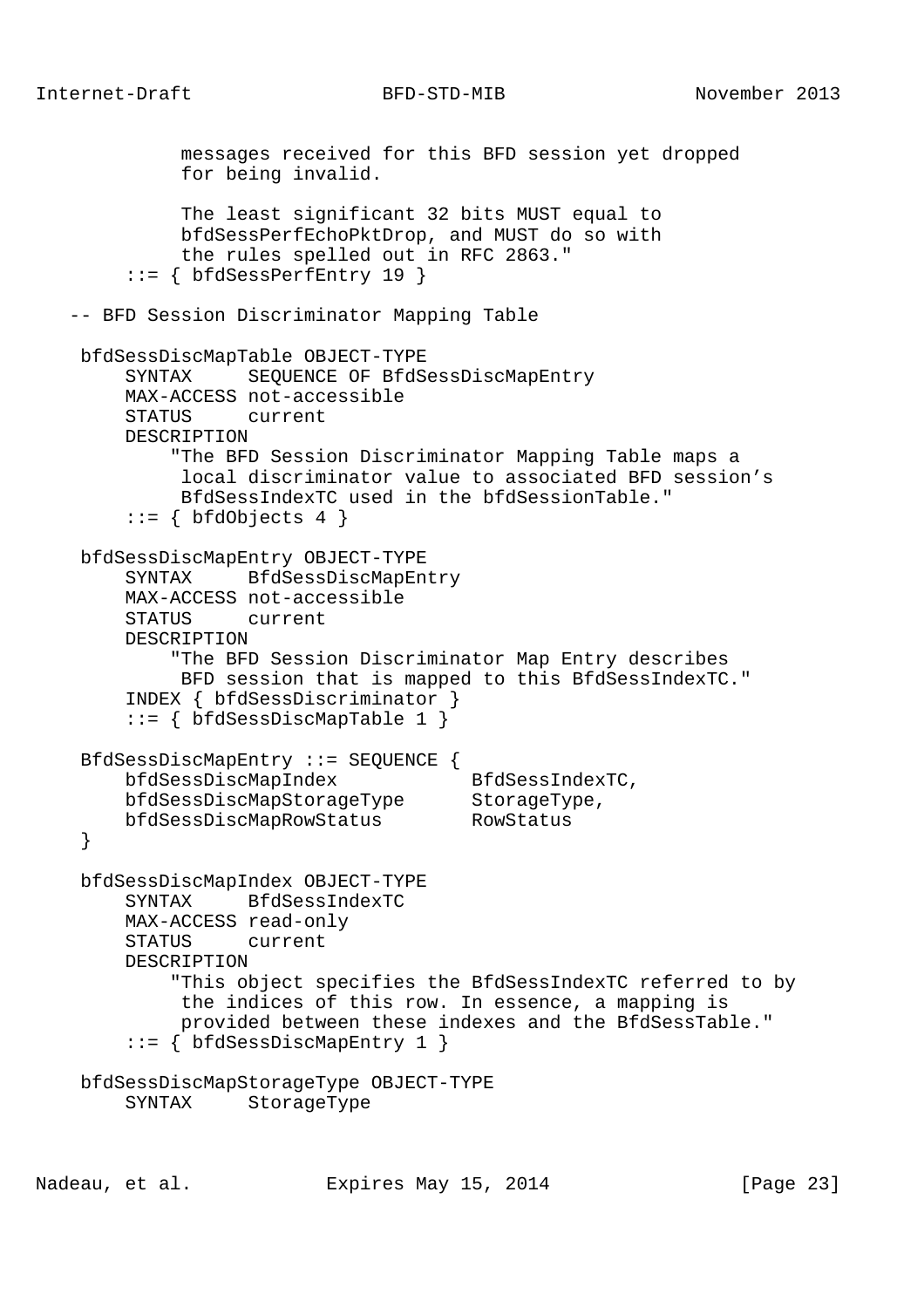```
 MAX-ACCESS read-create
      STATUS current
      DESCRIPTION
          "This variable indicates the storage type for this
           object. Conceptual rows having the value
           'permanent' need not allow write-access to any
           columnar objects in the row."
      ::= { bfdSessDiscMapEntry 2 }
 bfdSessDiscMapRowStatus OBJECT-TYPE
      SYNTAX RowStatus
      MAX-ACCESS read-create
      STATUS current
      DESCRIPTION
          "This variable is used to create, modify, and/or
           delete a row in this table. When a row in this
           table has a row in the active(1) state, no
           objects in this row can be modified except the
           bfdSessDiscMapRowStatus and bfdSessDiscMapStorageType."
      ::= { bfdSessDiscMapEntry 3 }
 -- BFD Session IP Mapping Table
 bfdSessIpMapTable OBJECT-TYPE
      SYNTAX SEQUENCE OF BfdSessIpMapEntry
      MAX-ACCESS not-accessible
      STATUS current
      DESCRIPTION
          "The BFD Session IP Mapping Table maps given
           bfdSessInterface, bfdSessSrcAddrType, bfdSessSrcAddr,
           bfdSessDstAddrType and bfdSessDstAddr
           to an associated BFD session's BfdSessIndexTC used in
           the bfdSessionTable."
     ::= { bfdObjects 5 }
 bfdSessIpMapEntry OBJECT-TYPE
      SYNTAX BfdSessIpMapEntry
      MAX-ACCESS not-accessible
      STATUS current
      DESCRIPTION
         "The BFD Session IP Map Entry describes
          BFD session that is mapped to this BfdSessIndexTC."
      INDEX {
         bfdSessInterface,
          bfdSessSrcAddrType,
          bfdSessSrcAddr,
          bfdSessDstAddrType,
          bfdSessDstAddr
```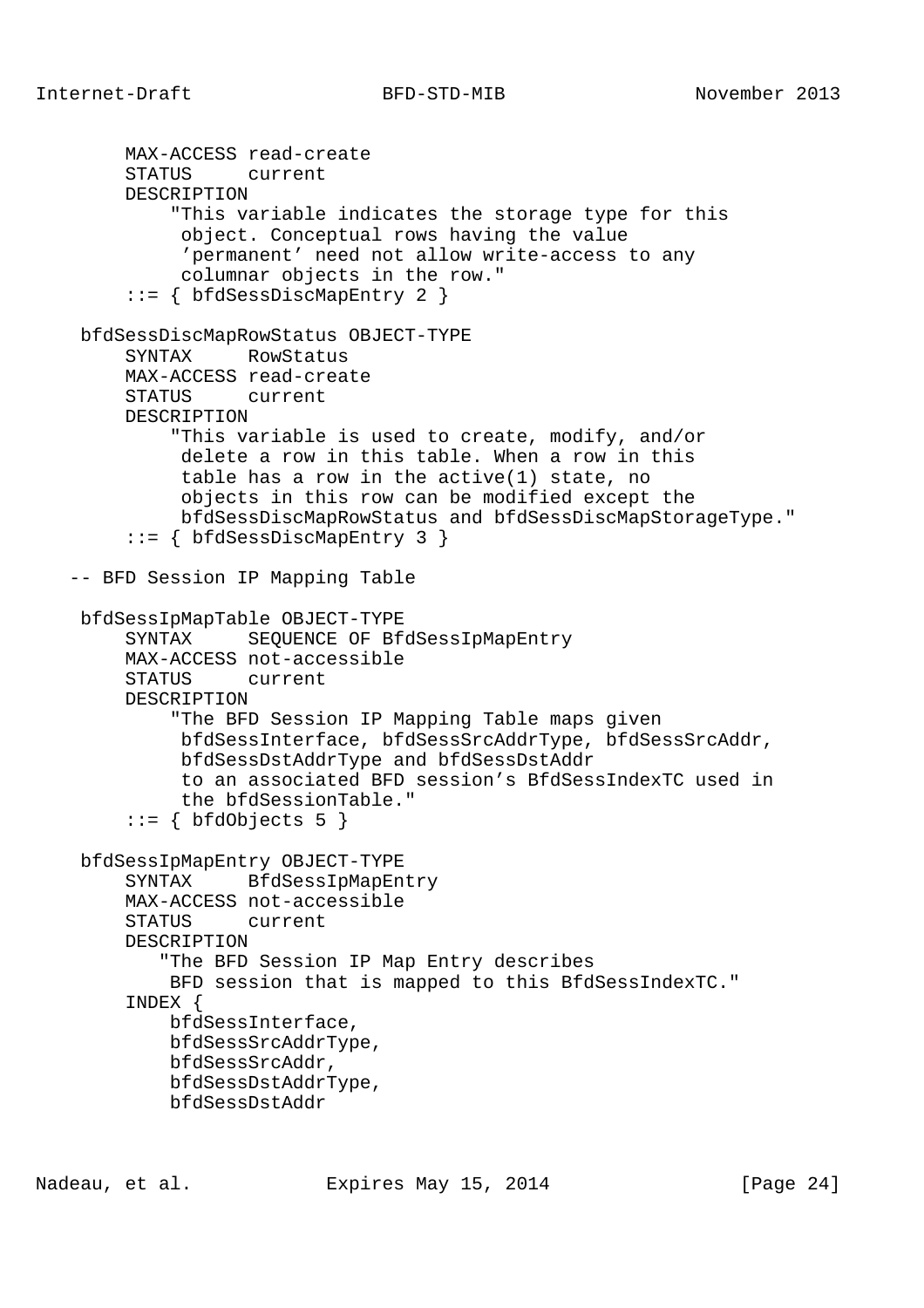```
 }
       ::= \{ bfdSessIpMapTable 1 \} BfdSessIpMapEntry ::= SEQUENCE {
bfdSessIpMapIndex BfdSessIndexTC,
 bfdSessIpMapStorageType StorageType,
 bfdSessIpMapRowStatus RowStatus
    }
    bfdSessIpMapIndex OBJECT-TYPE
        SYNTAX BfdSessIndexTC
        MAX-ACCESS read-only
        STATUS current
        DESCRIPTION
            "This object specifies the BfdSessIndexTC referred to by
             the indexes of this row. In essence, a mapping is
             provided between these indexes and the BfdSessTable."
       ::= \{ bfdSessIpMapEntry 1 \} bfdSessIpMapStorageType OBJECT-TYPE
        SYNTAX StorageType
        MAX-ACCESS read-create
        STATUS current
        DESCRIPTION
            "This variable indicates the storage type for this
             object. Conceptual rows having the value
             'permanent' need not allow write-access to any
             columnar objects in the row."
        ::= { bfdSessIpMapEntry 2 }
    bfdSessIpMapRowStatus OBJECT-TYPE
        SYNTAX RowStatus
        MAX-ACCESS read-create
        STATUS current
        DESCRIPTION
            "This variable is used to create, modify, and/or
             delete a row in this table. When a row in this
             table has a row in the active(1) state, no
             objects in this row can be modified except the
             bfdSessIpMapRowStatus and bfdSessIpMapStorageType."
       ::= { bfdSessIpMapEntry 3 }
   -- Notification Configuration
    bfdSessUp NOTIFICATION-TYPE
        OBJECTS {
            bfdSessDiag, -- low range value
            bfdSessDiag -- high range value
```
Nadeau, et al. Expires May 15, 2014 [Page 25]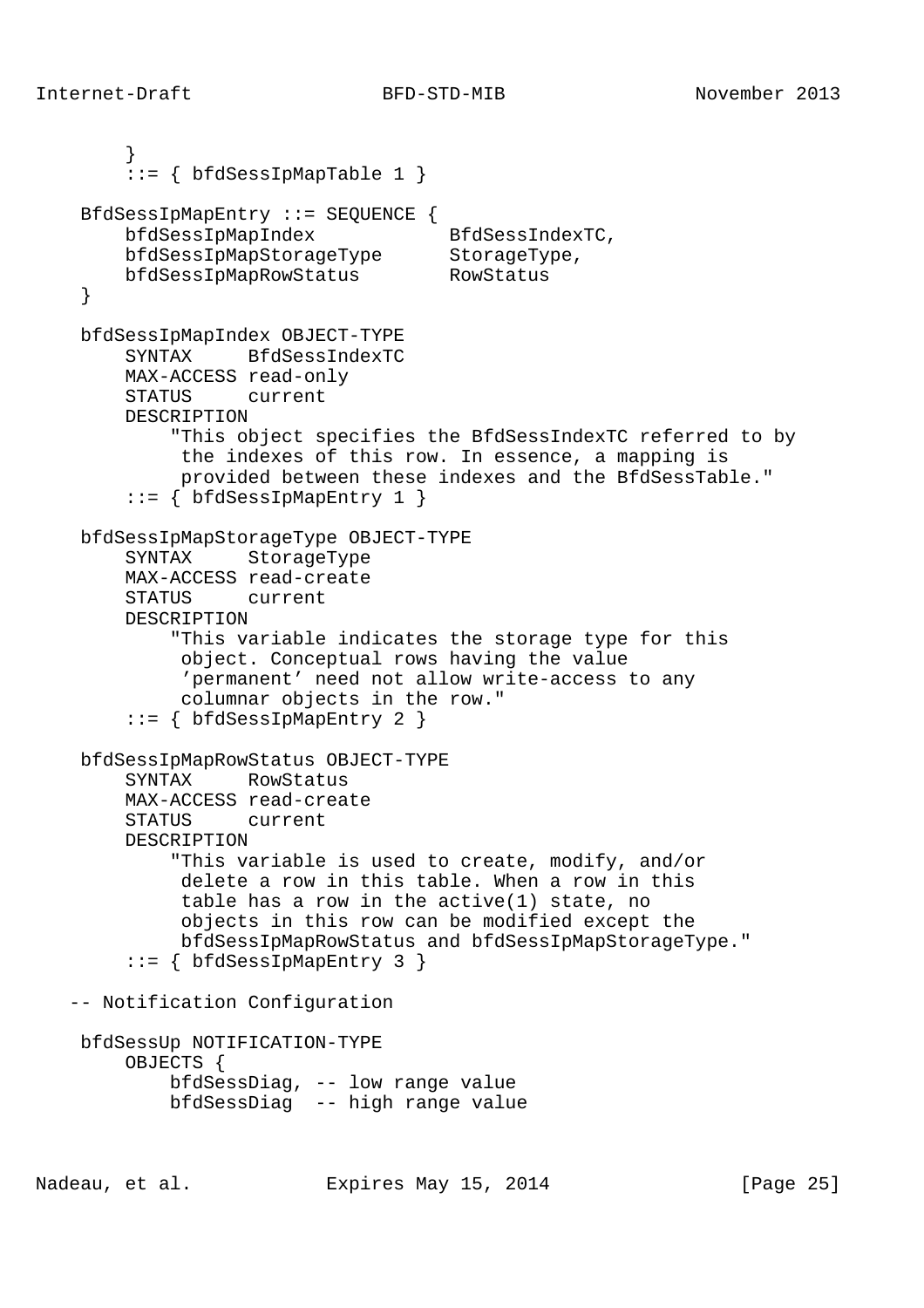```
 }
     STATUS current
     DESCRIPTION
         "This notification is generated when the
          bfdSessState object for one or more contiguous
          entries in bfdSessTable are about to enter the up(4)
          state from some other state. The included values of
          bfdSessDiag MUST both be set equal to this
         new state (i.e: up(4)). The two instances of
          bfdSessDiag in this notification indicate the range
          of indexes that are affected. Note that all the indexes
          of the two ends of the range can be derived from the
          instance identifiers of these two objects. For the
          cases where a contiguous range of sessions
          have transitioned into the up(4) state at roughly
          the same time, the device SHOULD issue a single
          notification for each range of contiguous indexes in
          an effort to minimize the emission of a large number
          of notifications. If a notification has to be
          issued for just a single bfdSessEntry, then
          the instance identifier (and values) of the two
          bfdSessDiag objects MUST be the identical."
     ::= { bfdNotifications 1 }
 bfdSessDown NOTIFICATION-TYPE
     OBJECTS {
         bfdSessDiag, -- low range value
         bfdSessDiag -- high range value
     }
     STATUS current
     DESCRIPTION
         "This notification is generated when the
          bfdSessState object for one or more contiguous
          entries in bfdSessTable are about to enter the down(2)
          or adminDown(1) states from some other state. The included
          values of bfdSessDiag MUST both be set equal to this new
          state (i.e: down(2) or adminDown(1)). The two instances
          of bfdSessDiag in this notification indicate the range
          of indexes that are affected. Note that all the indexes
          of the two ends of the range can be derived from the
          instance identifiers of these two objects. For
          cases where a contiguous range of sessions
          have transitioned into the down(2) or adminDown(1) states
          at roughly the same time, the device SHOULD issue a single
          notification for each range of contiguous indexes in
          an effort to minimize the emission of a large number
          of notifications. If a notification has to be
          issued for just a single bfdSessEntry, then
```
Nadeau, et al. Expires May 15, 2014 [Page 26]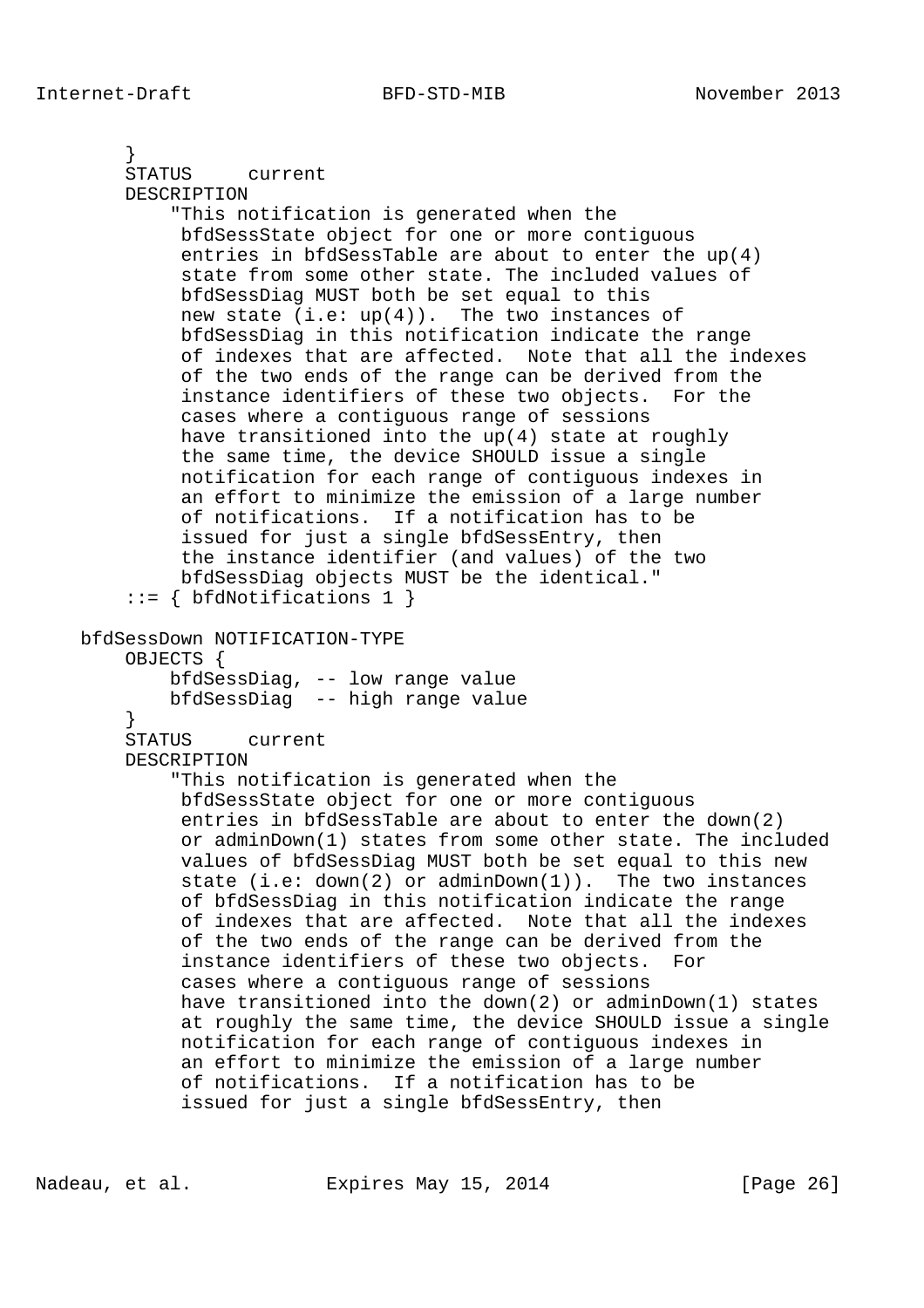```
 the instance identifier (and values) of the two
          bfdSessDiag objects MUST be the identical."
      ::= { bfdNotifications 2 }
 -- Ed Note: We need to add notification for changes
 -- when the two ends automatically negotiate to a new detection time
 -- value or when detection multiplier changes.
 -- Module compliance.
 bfdGroups
     OBJECT IDENTIFIER ::= { bfdConformance 1 }
 bfdCompliances
     OBJECT IDENTIFIER ::= { bfdConformance 2 }
 -- Compliance requirement for fully compliant implementations.
 bfdModuleFullCompliance MODULE-COMPLIANCE
     STATUS current
     DESCRIPTION
          "Compliance statement for agents that provide full
           support for the BFD-MIB module. Such devices can
          then be monitored and also be configured using
          this MIB module."
     MODULE -- This module.
     MANDATORY-GROUPS {
         bfdSessionGroup,
         bfdSessionReadOnlyGroup,
         bfdSessionPerfGroup,
         bfdNotificationGroup
      }
     GROUP bfdSessionPerfHCGroup
     DESCRIPTION "This group is mandatory for all systems that
                   are able to support the Counter64 date type."
     OBJECT bfdSessSrcAddrType
     SYNTAX InetAddressType { unknown(0), ipv4(1),
                                    ipv6(2), ipv6z(4) }
    DESCRIPTION "Only unknown(0), ipv4(1), ipv6(2) and ipv6z(4) support are required."
     OBJECT bfdSessSrcAddr
     SYNTAX InetAddress (SIZE (0|4|16|20))
```
Nadeau, et al. Expires May 15, 2014 [Page 27]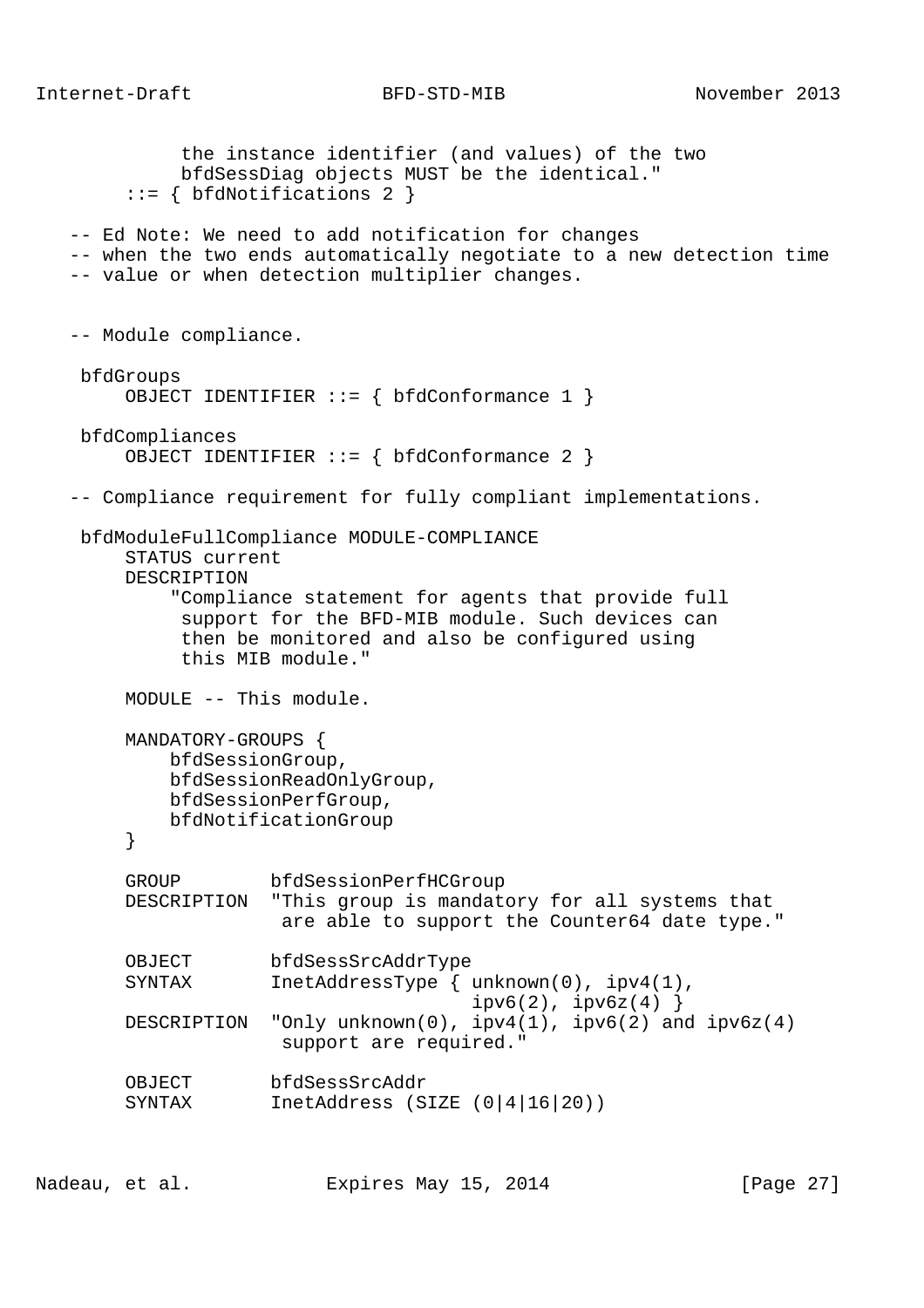DESCRIPTION "An implementation is only required to support  $unknown(0)$ ,  $ipv4(1)$ ,  $ipv6(2)$  and  $ipv6z(4)$  sizes." OBJECT bfdSessDstAddrType SYNTAX InetAddressType { unknown(0), ipv4(1),  $ipv6(2)$ ,  $ipv6z(4)$  } DESCRIPTION "Only unknown(0), ipv4(1), ipv6(2) and ipv6z(4) support are required." OBJECT bfdSessDstAddr<br>SYNTAX InetAddress (S InetAddress (SIZE  $(0|4|16|20)$ ) DESCRIPTION "An implementation is only required to support unknown(0), ipv4(1), ipv6(2) and ipv6z(4) sizes." OBJECT bfdSessRowStatus SYNTAX RowStatus {  $active(1)$ ,  $notInService(2)$  } WRITE-SYNTAX RowStatus { active(1), notInService(2), createAndGo(4), destroy(6) } DESCRIPTION "Support for createAndWait and notReady is not required." OBJECT bfdSessDiscMapRowStatus SYNTAX RowStatus {  $active(1)$ ,  $notInService(2)$  } WRITE-SYNTAX RowStatus { active(1), notInService(2), createAndGo(4), destroy(6) } DESCRIPTION "Support for createAndWait and notReady is not required." OBJECT bfdSessIpMapRowStatus SYNTAX RowStatus {  $active(1)$ ,  $notInService(2)$  } WRITE-SYNTAX RowStatus  $\{$  active(1), notInService(2), createAndGo(4), destroy(6)  $\}$  DESCRIPTION "Support for createAndWait and notReady is not required."  $::= \{ bfdCompliances 1 \}$  bfdModuleReadOnlyCompliance MODULE-COMPLIANCE STATUS current DESCRIPTION "Compliance requirement for implementations that only provide read-only support for BFD-MIB. Such devices can then be monitored but cannot be configured using this MIB module." MODULE -- This module. MANDATORY-GROUPS {

Nadeau, et al. Expires May 15, 2014 [Page 28]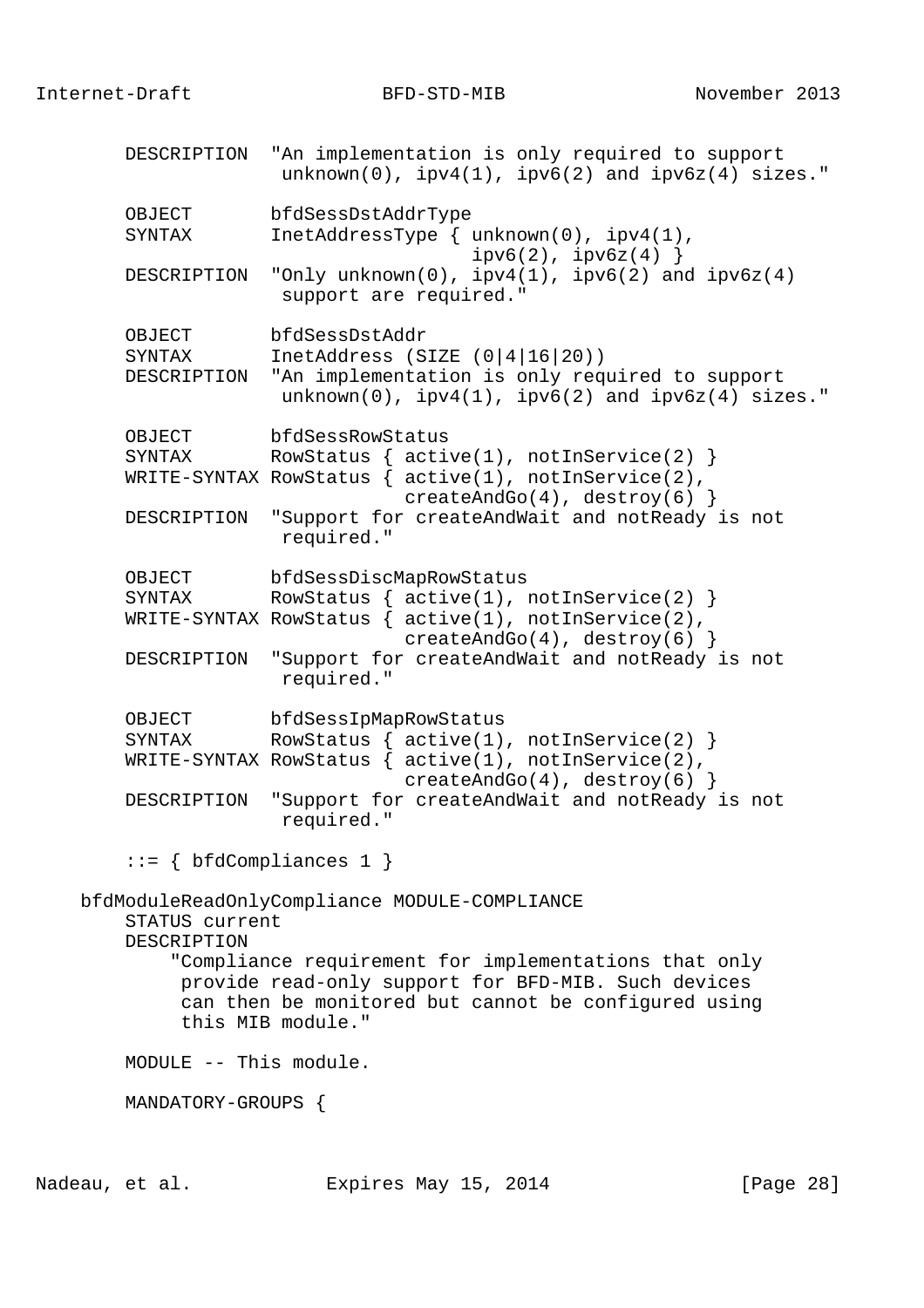```
 bfdSessionGroup,
           bfdSessionReadOnlyGroup,
           bfdSessionPerfGroup,
           bfdNotificationGroup
        }
        GROUP bfdSessionPerfHCGroup
        DESCRIPTION "This group is mandatory for all systems that
                   are able to support the Counter64 date type."
 OBJECT bfdSessVersionNumber
 MIN-ACCESS read-only
        DESCRIPTION "Write access is not required."
        OBJECT bfdSessType
        MIN-ACCESS read-only
        DESCRIPTION "Write access is not required."
        OBJECT bfdSessDiscriminator
        MIN-ACCESS read-only
       DESCRIPTION "Write access is not required."
 OBJECT bfdSessDestinationUdpPort
 MIN-ACCESS read-only
        DESCRIPTION "Write access is not required."
        OBJECT bfdSessSourceUdpPort
        MIN-ACCESS read-only
        DESCRIPTION "Write access is not required."
        OBJECT bfdSessEchoSourceUdpPort
        MIN-ACCESS read-only
        DESCRIPTION "Write access is not required."
 OBJECT bfdSessAdminStatus
 MIN-ACCESS read-only
        DESCRIPTION "Write access is not required."
        OBJECT bfdSessOperMode
        MIN-ACCESS read-only
        DESCRIPTION "Write access is not required."
 OBJECT bfdSessDemandModeDesiredFlag
 MIN-ACCESS read-only
       DESCRIPTION "Write access is not required."
        OBJECT bfdSessControlPlaneIndepFlag
       MIN-ACCESS read-only
```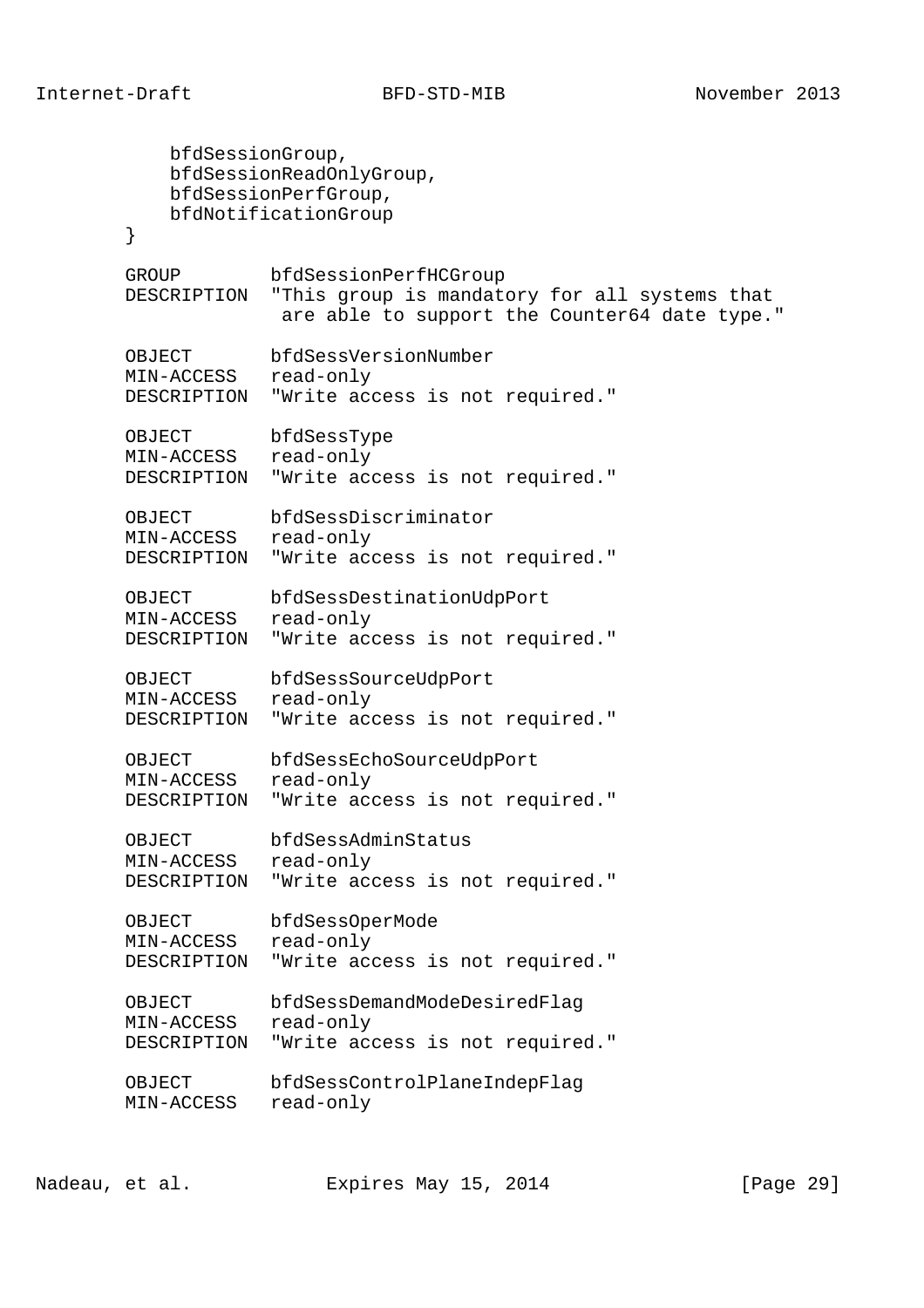Internet-Draft BFD-STD-MIB November 2013

 DESCRIPTION "Write access is not required." OBJECT bfdSessMultipointFlag MIN-ACCESS read-only DESCRIPTION "Write access is not required." OBJECT bfdSessInterface MIN-ACCESS read-only DESCRIPTION "Write access is not required." OBJECT bfdSessSrcAddrType SYNTAX InetAddressType { unknown(0), ipv4(1),  $ipv6(2)$ ,  $ipv6z(4)$  } MIN-ACCESS read-only DESCRIPTION "Only unknown(0),  $ipv4(1)$ ,  $ipv6(2)$  and  $ipv6z(4)$ support are required." OBJECT bfdSessSrcAddr<br>SYNTAX InetAddress (S InetAddress (SIZE  $(0|4|16|20)$ ) MIN-ACCESS read-only DESCRIPTION "An implementation is only required to support  $unknown(0)$ ,  $ipv4(1)$ ,  $ipv6(2)$  and  $ipv6z(4)$  sizes." OBJECT bfdSessDstAddrType SYNTAX InetAddressType { unknown(0), ipv4(1),  $ipv6(2)$ ,  $ipv6z(4)$  } MIN-ACCESS read-only DESCRIPTION "Only unknown(0), ipv4(1), ipv6(2) and ipv6z(4) support are required." OBJECT bfdSessDstAddr SYNTAX InetAddress (SIZE (0|4|16|20)) MIN-ACCESS read-only DESCRIPTION "An implementation is only required to support  $unknown(0)$ ,  $ipv4(1)$ ,  $ipv6(2)$  and  $ipv6z(4)$  sizes." OBJECT bfdSessGTSM MIN-ACCESS read-only DESCRIPTION "Write access is not required." OBJECT bfdSessGTSMTTL MIN-ACCESS read-only DESCRIPTION "Write access is not required." OBJECT bfdSessDesiredMinTxInterval MIN-ACCESS read-only DESCRIPTION "Write access is not required."

Nadeau, et al. Expires May 15, 2014 [Page 30]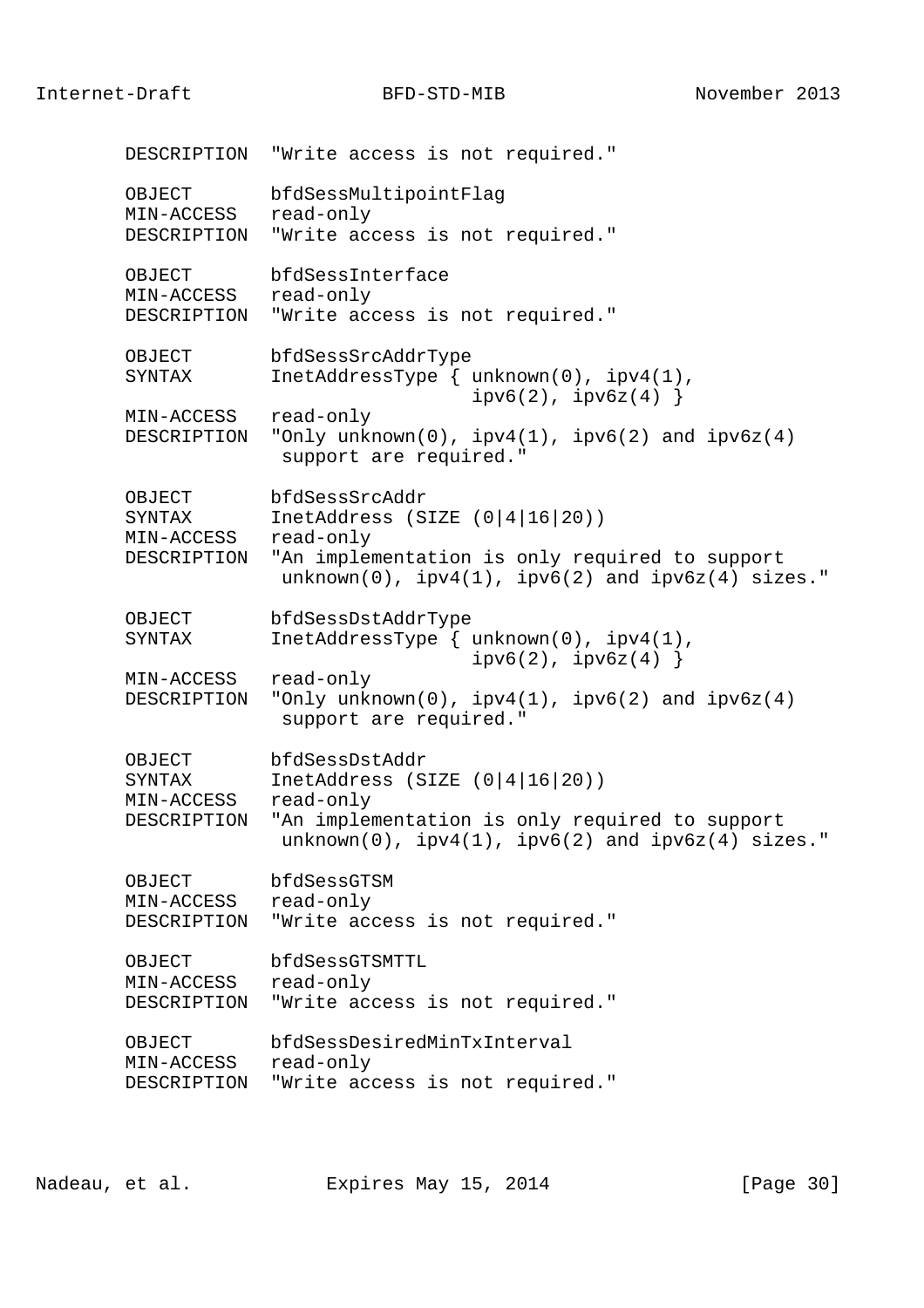OBJECT bfdSessReqMinRxInterval MIN-ACCESS read-only DESCRIPTION "Write access is not required." OBJECT bfdSessReqMinEchoRxInterval MIN-ACCESS read-only DESCRIPTION "Write access is not required." OBJECT bfdSessDetectMult MIN-ACCESS read-only DESCRIPTION "Write access is not required." OBJECT bfdSessAuthPresFlag MIN-ACCESS read-only DESCRIPTION "Write access is not required." OBJECT bfdSessAuthenticationType MIN-ACCESS read-only DESCRIPTION "Write access is not required." OBJECT bfdSessAuthenticationKeyID MIN-ACCESS read-only DESCRIPTION "Write access is not required." OBJECT bfdSessAuthenticationKey MIN-ACCESS read-only DESCRIPTION "Write access is not required." OBJECT bfdSessStorageType MIN-ACCESS read-only DESCRIPTION "Write access is not required." OBJECT bfdSessRowStatus SYNTAX RowStatus { active(1) } MIN-ACCESS read-only DESCRIPTION "Write access is not required." OBJECT bfdSessDiscMapStorageType MIN-ACCESS read-only DESCRIPTION "Write access is not required." OBJECT bfdSessDiscMapRowStatus SYNTAX RowStatus { active(1) } MIN-ACCESS read-only DESCRIPTION "Write access is not required." OBJECT bfdSessIpMapStorageType MIN-ACCESS read-only

Nadeau, et al. Expires May 15, 2014 [Page 31]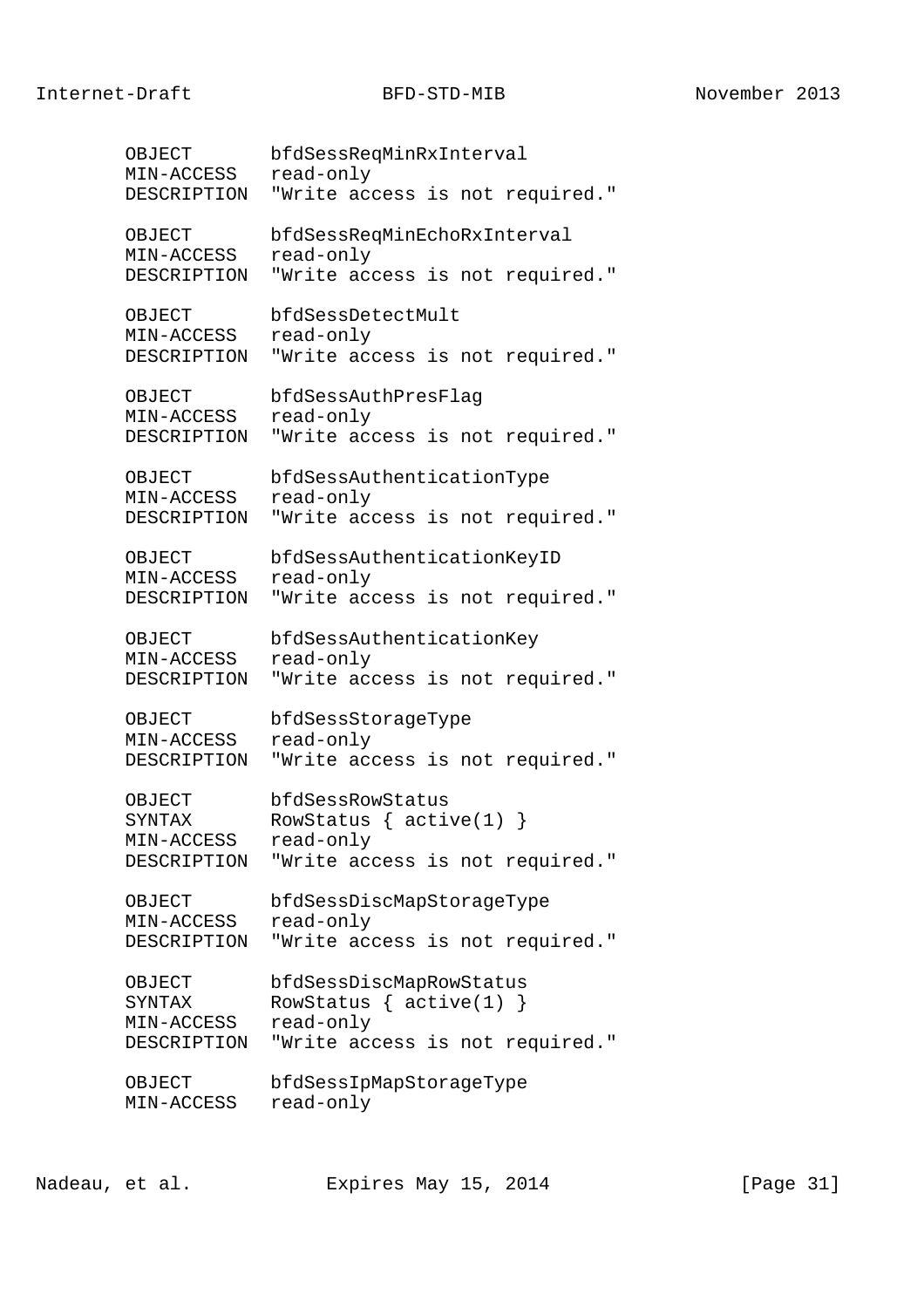```
 DESCRIPTION "Write access is not required."
     OBJECT bfdSessIpMapRowStatus<br>SYNTAX RowStatus { active(1)
                  RowStatus \{ active(1) \} MIN-ACCESS read-only
      DESCRIPTION "Write access is not required."
      ::= { bfdCompliances 2 }
 -- Units of conformance.
 bfdSessionGroup OBJECT-GROUP
      OBJECTS {
          bfdAdminStatus,
          bfdSessNotificationsEnable,
          bfdSessVersionNumber,
          bfdSessType,
          bfdSessDiscriminator,
          bfdSessDestinationUdpPort,
          bfdSessSourceUdpPort,
          bfdSessEchoSourceUdpPort,
          bfdSessAdminStatus,
          bfdSessOperMode,
          bfdSessDemandModeDesiredFlag,
          bfdSessControlPlaneIndepFlag,
          bfdSessMultipointFlag,
          bfdSessInterface,
          bfdSessSrcAddrType,
          bfdSessSrcAddr,
          bfdSessDstAddrType,
          bfdSessDstAddr,
          bfdSessGTSM,
          bfdSessGTSMTTL,
          bfdSessDesiredMinTxInterval,
          bfdSessReqMinRxInterval,
          bfdSessReqMinEchoRxInterval,
          bfdSessDetectMult,
          bfdSessAuthPresFlag,
          bfdSessAuthenticationType,
          bfdSessAuthenticationKeyID,
          bfdSessAuthenticationKey,
          bfdSessStorageType,
          bfdSessRowStatus,
          bfdSessDiscMapStorageType,
          bfdSessDiscMapRowStatus,
          bfdSessIpMapStorageType,
          bfdSessIpMapRowStatus
```
}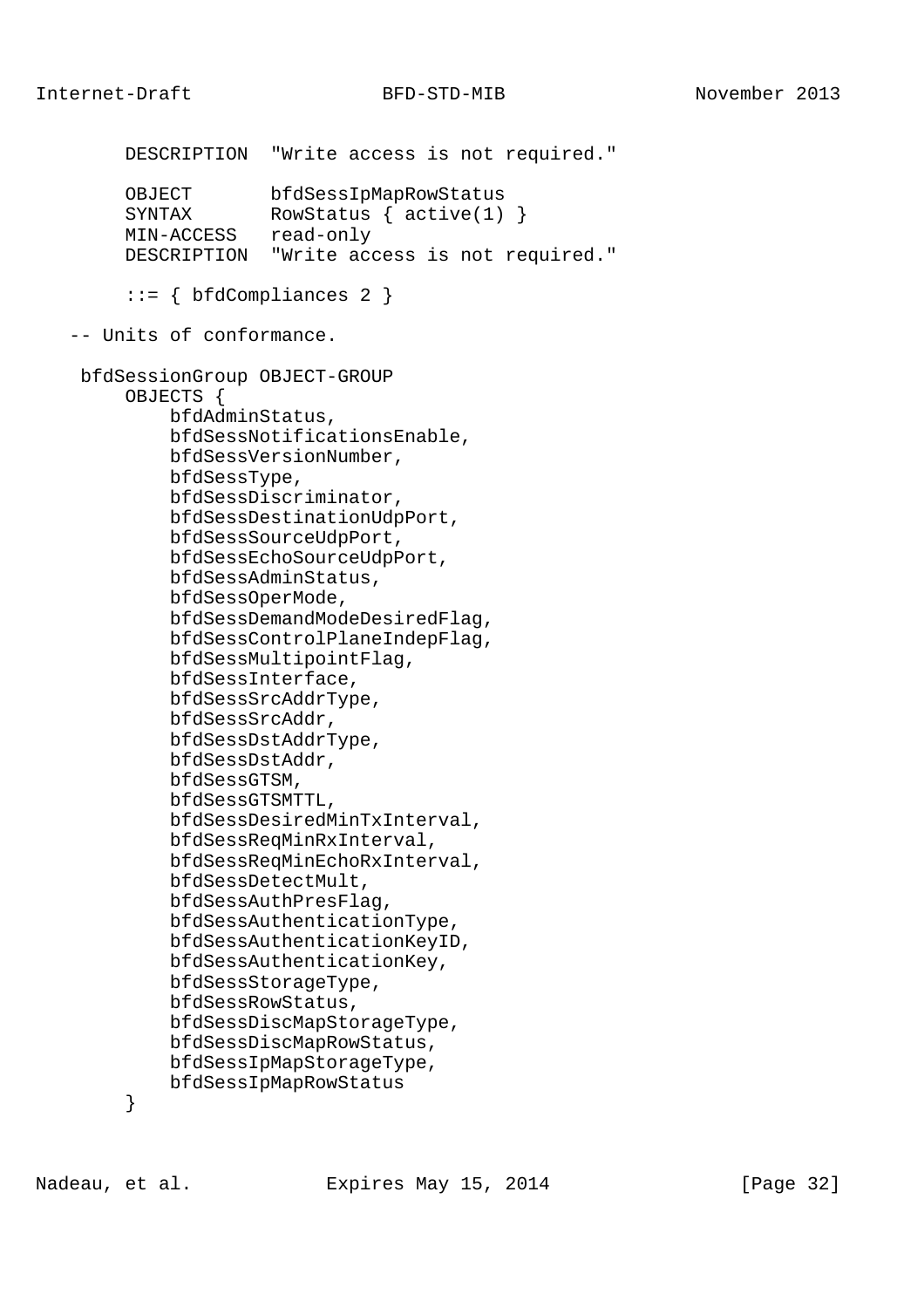STATUS current

```
Internet-Draft BFD-STD-MIB November 2013
```

```
 DESCRIPTION
             "Collection of objects needed for BFD sessions."
        ::= \{ \text{bfGrows 1} \} bfdSessionReadOnlyGroup OBJECT-GROUP
         OBJECTS {
             bfdSessRemoteDiscr,
             bfdSessState,
             bfdSessRemoteHeardFlag,
             bfdSessDiag,
             bfdSessNegotiatedInterval,
             bfdSessNegotiatedEchoInterval,
             bfdSessNegotiatedDetectMult,
             bfdSessDiscMapIndex,
             bfdSessIpMapIndex
         }
         STATUS current
         DESCRIPTION
             "Collection of read-only objects needed for BFD sessions."
        ::= \{ \text{bfGrows } 2 \} bfdSessionPerfGroup OBJECT-GROUP
         OBJECTS {
             bfdSessPerfCtrlPktIn,
             bfdSessPerfCtrlPktOut,
             bfdSessPerfCtrlPktDrop,
             bfdSessPerfCtrlPktDropLastTime,
             bfdSessPerfEchoPktIn,
             bfdSessPerfEchoPktOut,
             bfdSessPerfEchoPktDrop,
             bfdSessPerfEchoPktDropLastTime,
             bfdSessUpTime,
             bfdSessPerfLastSessDownTime,
             bfdSessPerfLastCommLostDiag,
             bfdSessPerfSessUpCount,
             bfdSessPerfDiscTime
 }
         STATUS current
         DESCRIPTION
             "Collection of objects needed to monitor the
              performance of BFD sessions."
        ::= { bfdGroups 3 }
    bfdSessionPerfHCGroup OBJECT-GROUP
         OBJECTS {
             bfdSessPerfCtrlPktInHC,
             bfdSessPerfCtrlPktOutHC,
```
Nadeau, et al. Expires May 15, 2014 [Page 33]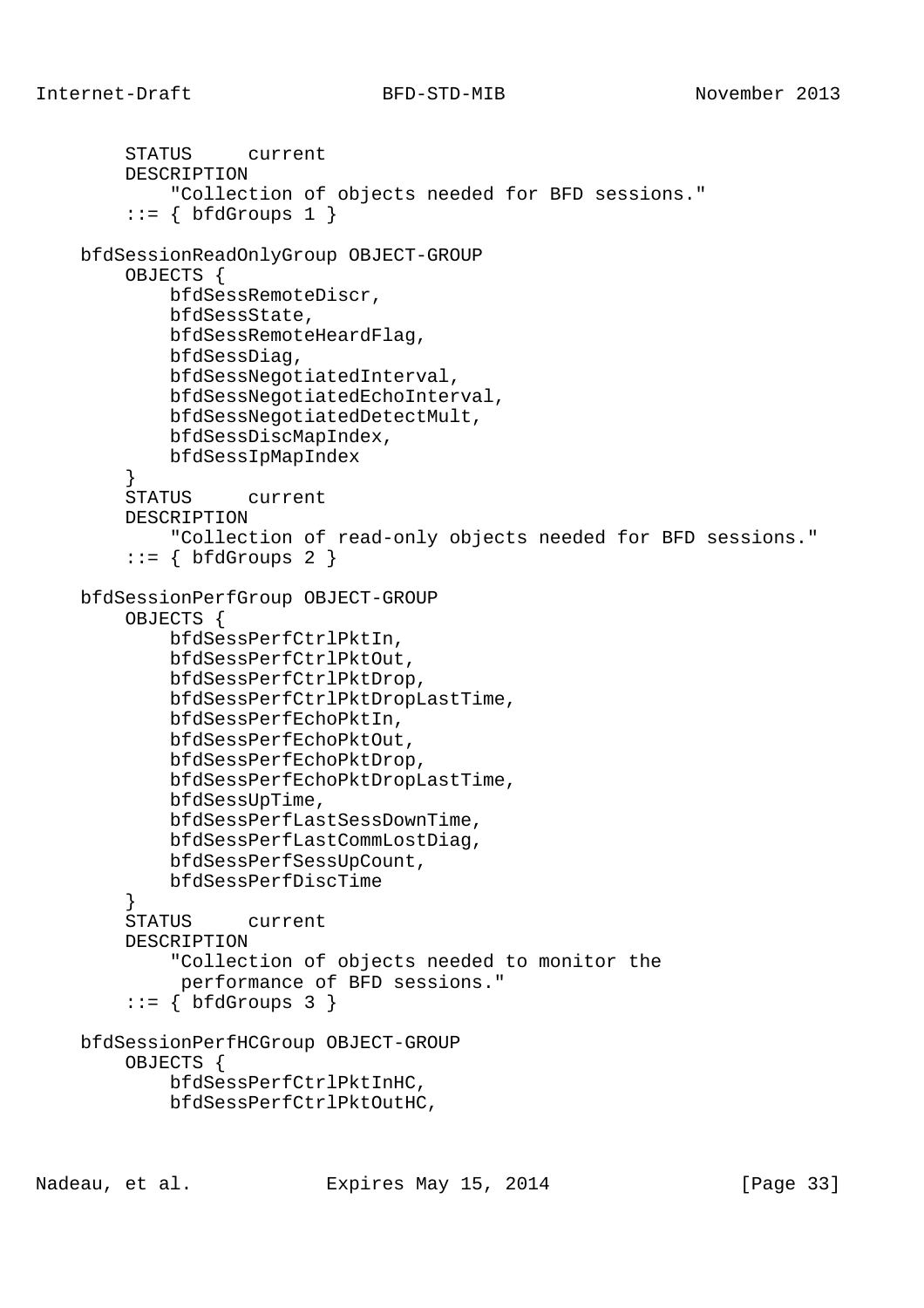```
 bfdSessPerfCtrlPktDropHC,
         bfdSessPerfEchoPktInHC,
         bfdSessPerfEchoPktOutHC,
         bfdSessPerfEchoPktDropHC
     }
     STATUS current
     DESCRIPTION
         "Collection of objects needed to monitor the
          performance of BFD sessions for which the
          values of bfdSessPerfPktIn, bfdSessPerfPktOut
          wrap around too quickly."
    ::= \{ bfdGroups 4 \} bfdNotificationGroup NOTIFICATION-GROUP
     NOTIFICATIONS {
         bfdSessUp,
         bfdSessDown
     }
     STATUS current
     DESCRIPTION
         "Set of notifications implemented in this
         module."
     ::= { bfdGroups 5 }
```
END

6. Security Considerations

 As BFD may be tied into the stability of the network infrastructure (such as routing protocols), the effects of an attack on a BFD session may be very serious. This ultimately has denial-of-service effects, as links may be declared to be down (or falsely declared to be up.) As such, improper manipulation of the objects represented by this MIB may result in denial of service to a large number of end users.

 There are a number of management objects defined in this MIB module with a MAX-ACCESS clause of read-write and/or read-create. Such objects may be considered sensitive or vulnerable in some network environments. The support for SET operations in a non-secure environment without proper protection can have a negative effect on network operations. These are the tables and objects and their sensitivity/vulnerability: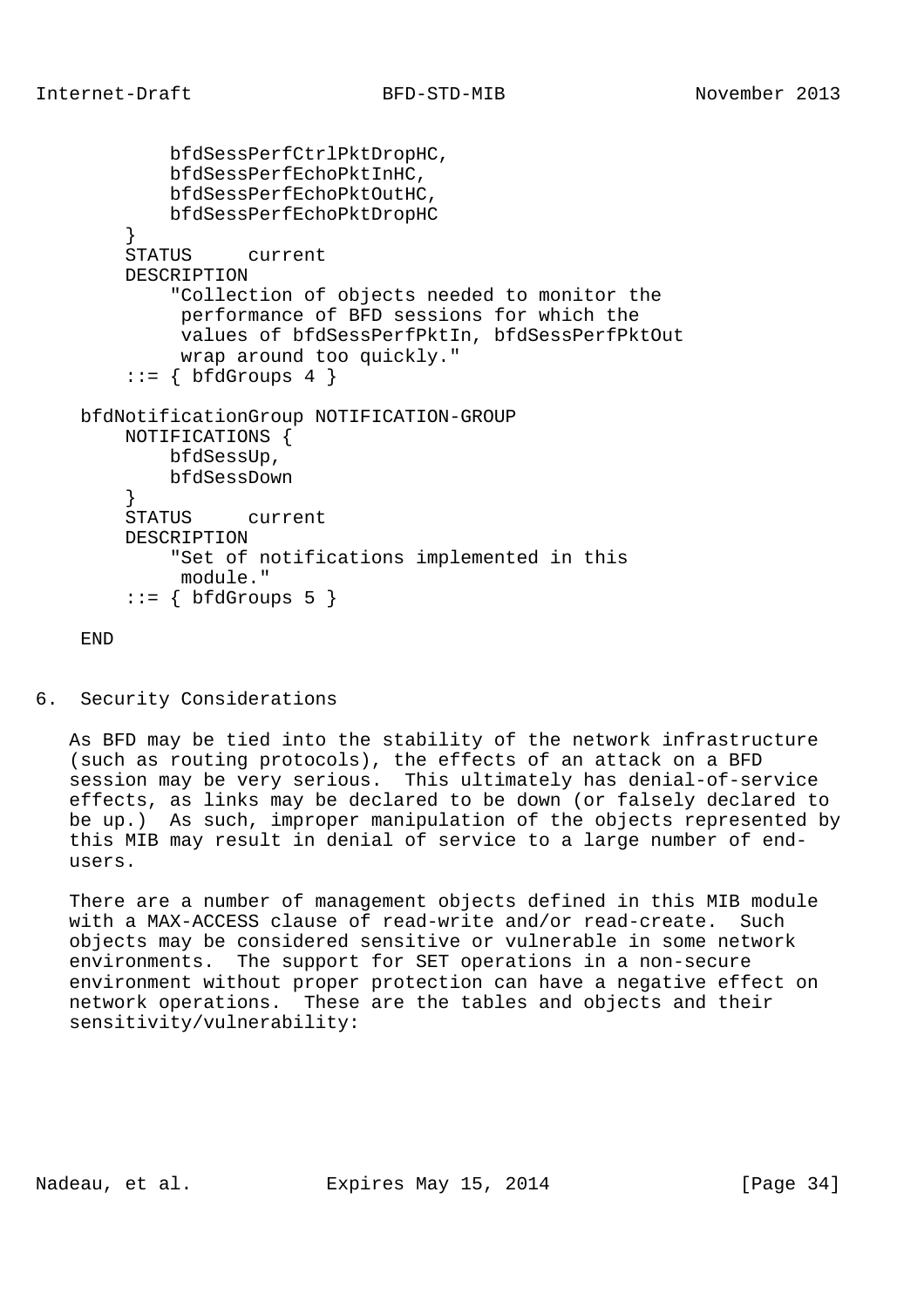- o bfdSessAdminStatus Improper change of bfdSessAdminStatus, from start to stop, can cause significant disruption of the connectivity to those portions of the Internet reached via the applicable remote BFD peer.
- o bfdSessDesiredMinTxInterval, bfdSessReqMinRxInterval, bfdSessReqMinEchoRxInterval, bfdSessDetectMult - Improper change of this object can cause connections to be disrupted for extremely long time periods when otherwise they would be restored in a relatively short period of time.

 There are a number of management objects defined in this MIB module with a MAX-ACCESS clause of read-write and/or read-create. Such objects may be considered sensitive or vulnerable in some network environments. It is thus important to control even GET and/or NOTIFY access to these objects and possibly to even encrypt the values of these objects when sending them over the network via SNMP.

 o The bfdSessTable may be used to directly configure BFD sessions. The bfdSessMapTable can be used indirectly in the same way. Unauthorized access to objects in this table could result in disruption of traffic on the network. This is especially true if an unauthorized user configures enough tables to invoke a denial of service attack on the device where they are configured, or on a remote device where the sessions terminate.

 Some of the readable objects in this MIB module (i.e., objects with a MAX-ACCESS other than not-accessible) may be considered sensitive or vulnerable in some network environments. It is thus important to control even GET and/or NOTIFY access to these objects and possibly to even encrypt the values of these objects when sending them over the network via SNMP. These are the tables and objects and their sensitivity/vulnerability:

 o The bfdSessPerfTable both allows access to the performance characteristics of BFD sessions. Network administrators not wishing to show this information should consider this table sensitive.

 The bfdSessAuthenticationType, bfdSessAuthenticationKeyID, and bfdSessAuthenticationKey objects hold security methods and associated security keys of BFD sessions. These objects SHOULD be considered highly sensitive objects. In order for these sensitive information from being improperly accessed, implementers MAY wish to disallow read and create access to these objects.

 SNMP versions prior to SNMPv3 did not include adequate security. Even if the network itself is secure "for example by using IPSec",

Nadeau, et al. Expires May 15, 2014 [Page 35]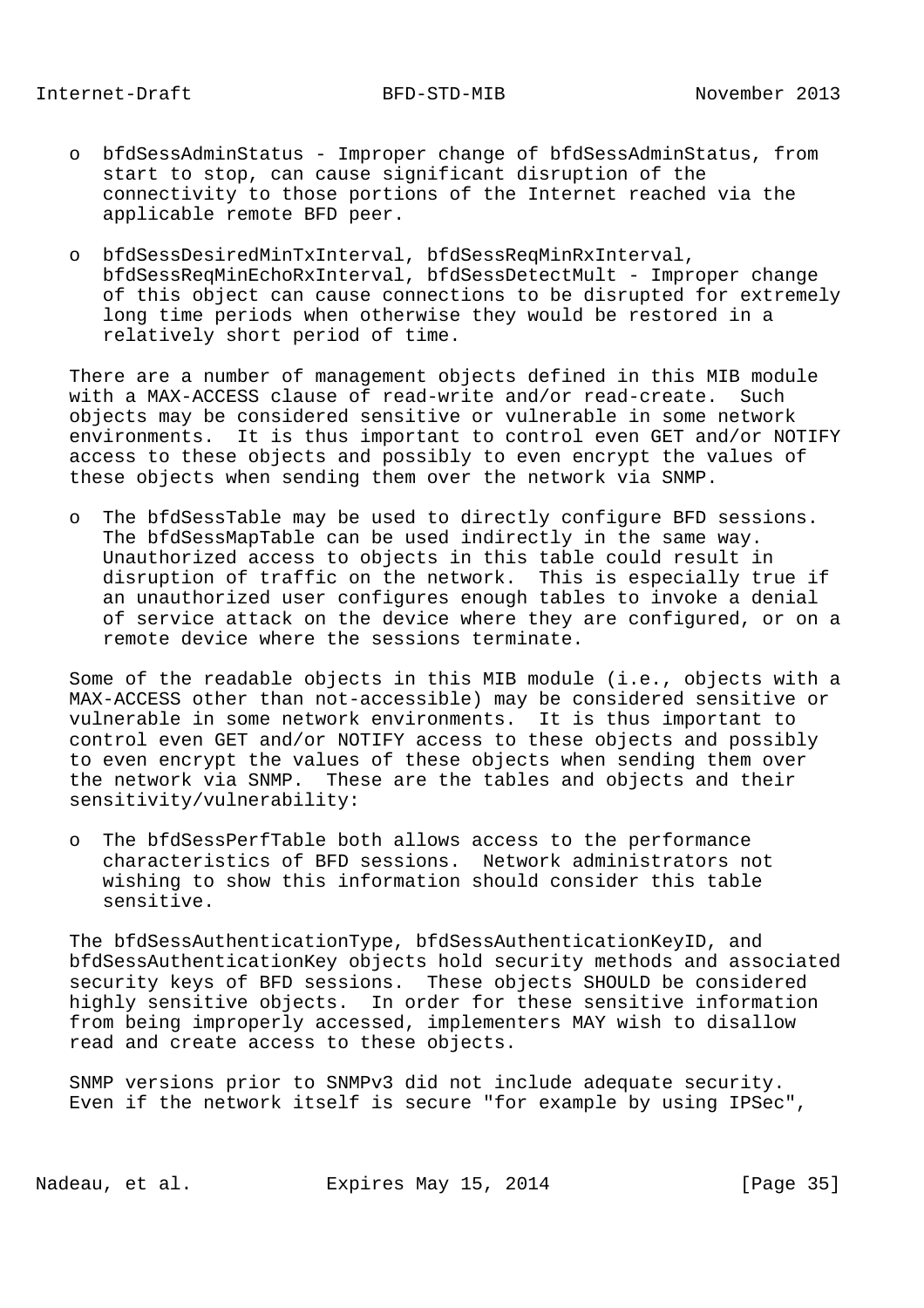even then, there is no control as to who on the secure network is allowed to access and GET/SET "read/change/create/delete" the objects in these MIB modules.

 It is RECOMMENDED that implementers consider the security features as provided by the SNMPv3 framework (see [RFC3410], section 8), including full support for the SNMPv3 cryptographic mechanisms "for authentication and privacy".

 Further, deployment of SNMP versions prior to SNMPv3 is NOT RECOMMENDED. Instead, it is RECOMMENDED to deploy SNMPv3 and to enable cryptographic security. It is then a customer/operator responsibility to ensure that the SNMP entity giving access to an instance of this MIB module, is properly configured to give access to the objects only to those principals "users" that have legitimate rights to indeed GET or SET "change/create/delete" them.

### 7. IANA Considerations

 The MIB module in this document uses the following IANA-assigned OBJECT IDENTIFIER values recorded in the SMI Numbers registry:

| Descriptor | OBJECT IDENTIFIER value |
|------------|-------------------------|
|            |                         |
| bfdMib     | $\{$ mib-2 XXX $\}$     |

 [Editor's Note (to be removed prior to publication): the IANA is requested to assign a value for "XXX" under the 'mib-2' subtree and to record the assignment in the SMI Numbers registry. When the assignment has been made, the RFC Editor is asked to replace "XXX" (here and in the MIB module) with the assigned value and to remove this note.]

 This document also requests IANA to manage the registry for the BfdDiagTC object.

- 8. References
- 8.1. Normative References
	- [RFC2119] Bradner, S., "Key words for use in RFCs to Indicate Requirement Levels", BCP 14, RFC 2119, March 1997.
	- [RFC2578] McCloghrie, K., Ed., Perkins, D., Ed., and J. Schoenwaelder, Ed., "Structure of Management Information Version 2 (SMIv2)", STD 58, RFC 2578, April 1999.

Nadeau, et al. **Expires May 15, 2014** [Page 36]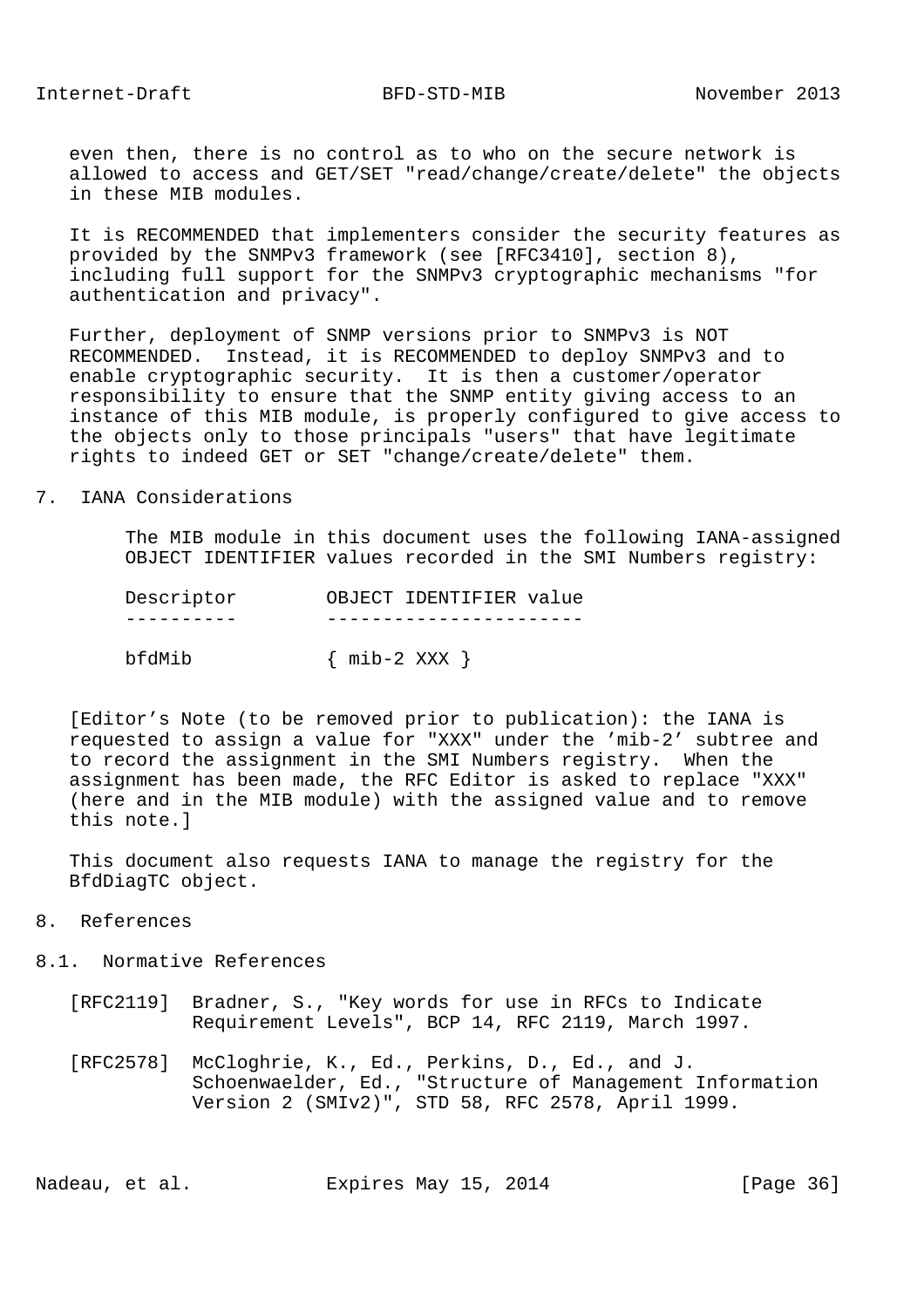- [RFC2579] McCloghrie, K., Ed., Perkins, D., Ed., and J. Schoenwaelder, Ed., "Textual Conventions for SMIv2", STD 58, RFC 2579, April 1999.
- [RFC2580] McCloghrie, K., Perkins, D., and J. Schoenwaelder, "Conformance Statements for SMIv2", STD 58, RFC 2580, April 1999.
- [RFC5880] Katz, D. and D. Ward, "Bidirectional Forwarding Detection (BFD)", RFC 5880, June 2010.
- [RFC5881] Katz, D. and D. Ward, "Bidirectional Forwarding Detection (BFD) for IPv4 and IPv6 (Single Hop)", RFC 5881, June 2010.
- [RFC5883] Katz, D. and D. Ward, "Bidirectional Forwarding Detection (BFD) for Multihop Paths", RFC 5883, June 2010.

 [I-D.ietf-bfd-tc-mib] Nadeau, T., Ali, Z., and N. Akiya, "Definitions of Textual Conventions (TCs) for Bidirectional Forwarding Detection (BFD) Management", draft-ietf-bfd-tc-mib-02 (work in progress), June 2013.

# 8.2. Informative References

- [RFC3410] Case, J., Mundy, R., Partain, D., and B. Stewart, "Introduction and Applicability Statements for Internet- Standard Management Framework", RFC 3410, December 2002.
- [RFC4001] Daniele, M., Haberman, B., Routhier, S., and J. Schoenwaelder, "Textual Conventions for Internet Network Addresses", RFC 4001, February 2005.
- [RFC2863] McCloghrie, K. and F. Kastenholz, "The Interfaces Group MIB", RFC 2863, June 2000.
- [RFC3413] Levi, D., Meyer, P., and B. Stewart, "Simple Network Management Protocol (SNMP) Applications", STD 62, RFC 3413, December 2002.

Appendix A. Acknowledgments

 Authors would like to thank David Ward, Jeffrey Haas, Reshad Rahman, David Toscano, Sylvain Masse, Mark Tooker, and Kiran Koushik Agrahara Sreenivasa for their comments and suggestions.

Nadeau, et al. Expires May 15, 2014 [Page 37]